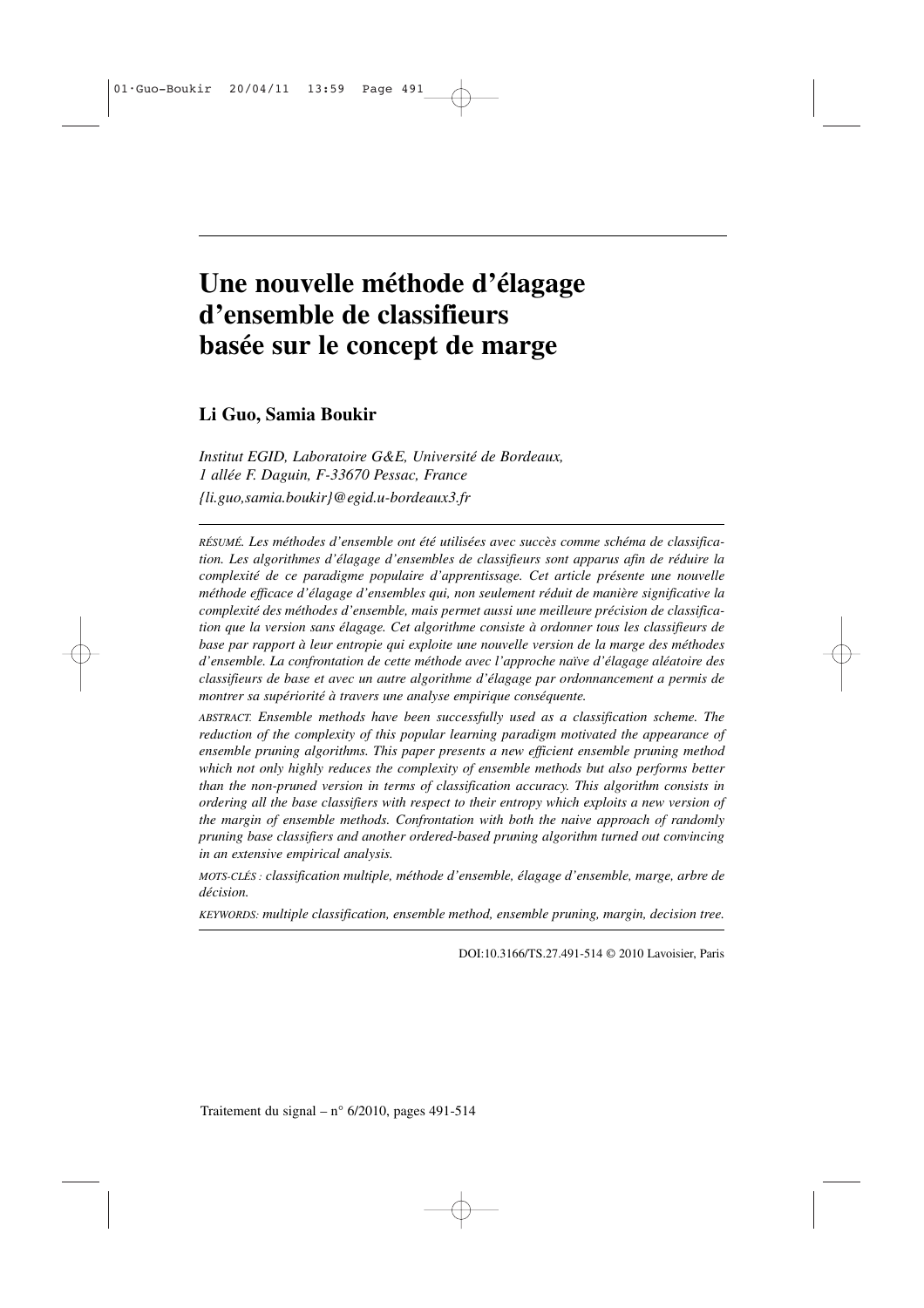#### **Extended abstract**

Typically, ensemble methods consist of two stages : the production of multiple learners and their combination. We have considered in this work an additional intermediate stage that deals with the reduction of the ensemble size prior to combination : *ensemble pruning*.

We propose an innovative ensemble pruning method based on the margin paradigm. It is an ordering based pruning approach, thus with a lower complexity compared to other state-of-the-art approaches. An alternative definition for the margin, which does not require the true class labels of the instances, is at the core of this algorithm. Like in *boosting*, low margin instances play a key role in building efficient ensemble classifiers. However, our method is not an ensemble building strategy at data level but at classifier level instead, the focus being on the selection of the right classifiers for the best ensemble.

The selection of an optimal sub-ensemble from a given initial bagging ensemble is a difficult combinatorial optimization problem. Only approximate solutions are accessible for ensembles of realistic size. Our objective is to design a pruning technique that reduces the memory requirements and increases the speed of classification of ensembles while maintaining or improving their generalization performance.

We present an efficient and successful *ordering-based* pruning method which uses *entropy* criteria to select the components of the sub-ensemble. The final members of classifiers from the obtained ranking are dynamically selected based on the classification performance of ensembles of increasing size. Thus, it is a more flexible approach than the use of a fixed percentage of learners, and sacrifices some efficiency for more effectiveness.

An innovative margin based entropy, involving a new definition of the margin concept, is introduced. This criterion concentrates on the smaller margin instances which are closer to the class boundaries and thus carry potentially more information about the classes. Furthermore, the class boundaries are the most challenging and thus are usually not well classified.

Our ordering-based ensemble pruning method relies on measuring the entropy of each base classifier in the ensemble. This method is one of *overproduce-and-choose* methods which can be divided into the overproduction and choose phases. In overproduction phases, adequate classifiers are constructed in large numbers, thus overproducing them. In choose phases, firstly, we use these overproduced classifiers to classify a pruning set and calculate the margin of each instance in this set. Then, our margin based entropy is computed for each classifier. All classifiers are then ordered according to their entropy thus leading to a sorted list of classifiers of decreasing entropy with potentially a decreasing reliability. This means that classifiers that correctly predict instances that have a low margin – i.e. the difficult instances – will be highly ranked and included in the pruned ensemble. The first-rank classifier has then the highest entropy. Only the well classified instances, by the base classifiers, are considered in the computation of the entropy. Finally, we choose the first ordered *M* classifiers to compose a pruned ensemble. *M* is determined through the optimization of an evaluation function, from the pruning set. This function is one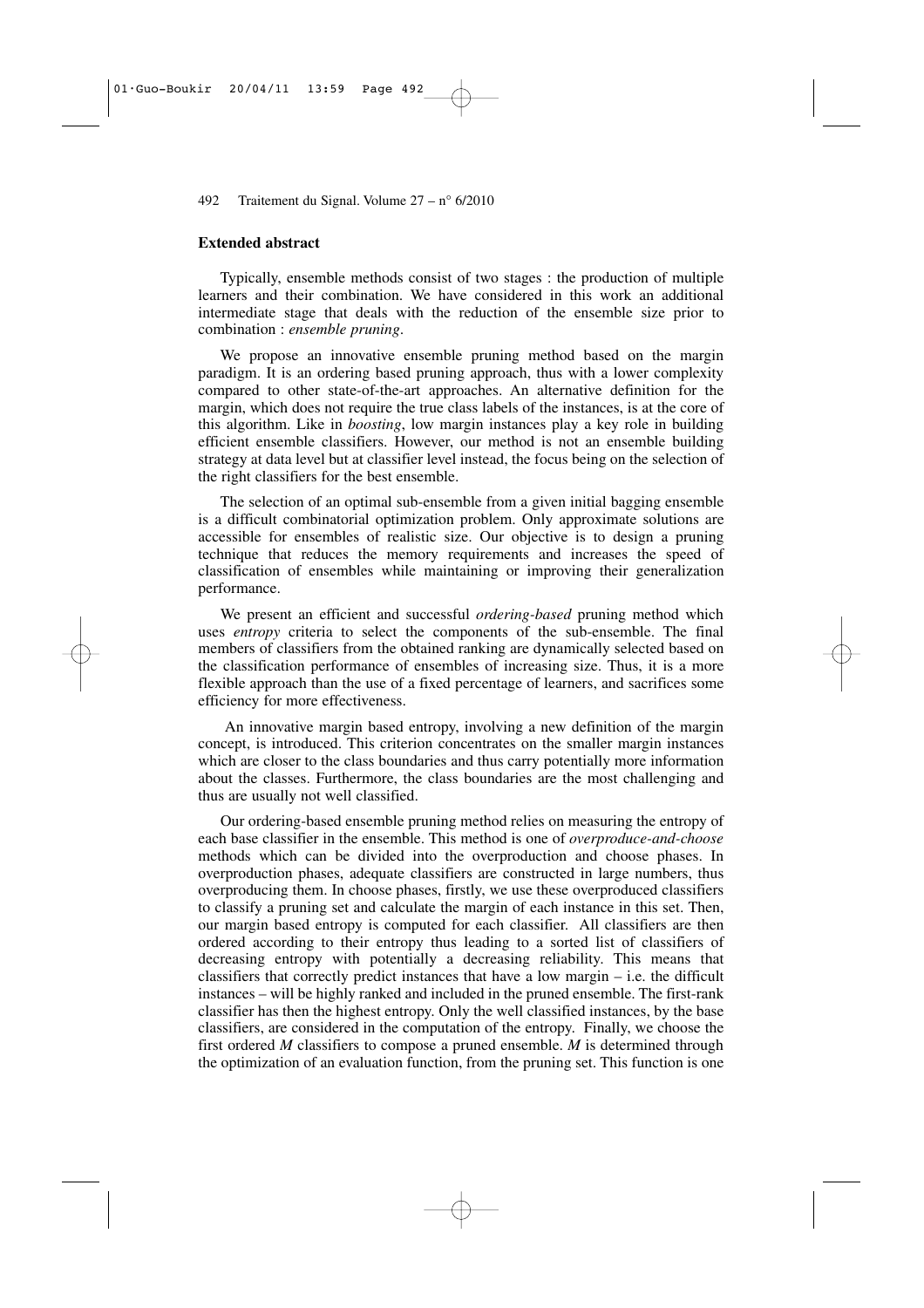or some of criteria in machine learning such as overall accuracy, margin and diversity.

Unlike other ordering-based methods where each classifier is independently evaluated, our algorithm uses a more global evaluation through the margin-based entropy. Indeed, this criterion involves instance margin values that result from a majority voting of the whole ensemble. Thus, our pruning technique is not only based on individual properties of the ensemble members (e.g. the accuracy of the individual learners). It also takes into account some form of complementarity of the classifiers.

Our new entropy deliberately favors the classifiers with better performance in classifying low margin instances. Thus, it is a boosting-like strategy which aims to increase the performance on low margin instances. Therefore, our strategy of selection of the sub-ensemble of learners will lead to the subset of classifiers with a potentially improved capability to classify complex data in general, and border data in particular. Consequently, it will induce a selection of a subset of learners that are designed to efficiently handle minor classes.

To evaluate our entropy ordering-based ensemble pruning scheme, we use bagging to create an ensemble, and the base classifier is Classification and Regression Trees (CART). Each CART is pruned by just changing the minimum size of terminal nodes. The evaluation function of the best sub-ensemble selection is overall accuracy. We ran experiments on 10 representative data sets from the UCI repository and an airborne urban image. In this empirical analysis, our ensemble pruning method is confronted with both the naive approach of randomly pruning base classifiers and another ordering-based pruning algorithm, namely the accuracy ordering-based ensemble pruning method. It is also compared to the complete ensemble bagging approach, in which no pruning takes place.

Our experimental results show that our method not only largely reduces the complexity of ensemble methods but also performs better than the non-pruned version in terms of classification accuracy especially in case of difficult classes. This approach also outperforms the accuracy ordering based pruning method. Our algorithm is among the fastest methods for ensemble pruning, with a time complexity linear in the size of the ensemble of classifiers. Besides, our algorithm has a potential capability for classifying imbalanced data since it exploits low-margin instances.

#### **1. Introduction**

La méthode d'ensemble (Dietterich, 1997 ; Dietterich, 2000) est un paradigme populaire d'apprentissage automatique qui construit un modèle de classification en intégrant des composants d'apprentissage multiples. Typiquement, on peut construire un ensemble de classifieurs à quatre niveaux différents (Kuncheva, 2004) : niveau des données (Breiman, 1996 ; Freund *et al.*, 1997), niveau des attributs (Ho, 1998), niveau du classifieur et niveau de combinaison (Kuncheva, 2002). Au niveau des données, les jeux de données sont modifiés puis utilisés pour entraîner chaque classifieur de l'ensemble. Le classifieur de base devrait être instable, autrement dit, de légers changements dans la base d'apprentissage vont entraîner des modifications importantes de la sortie du classifieur. Les réseaux de neurones et les arbres de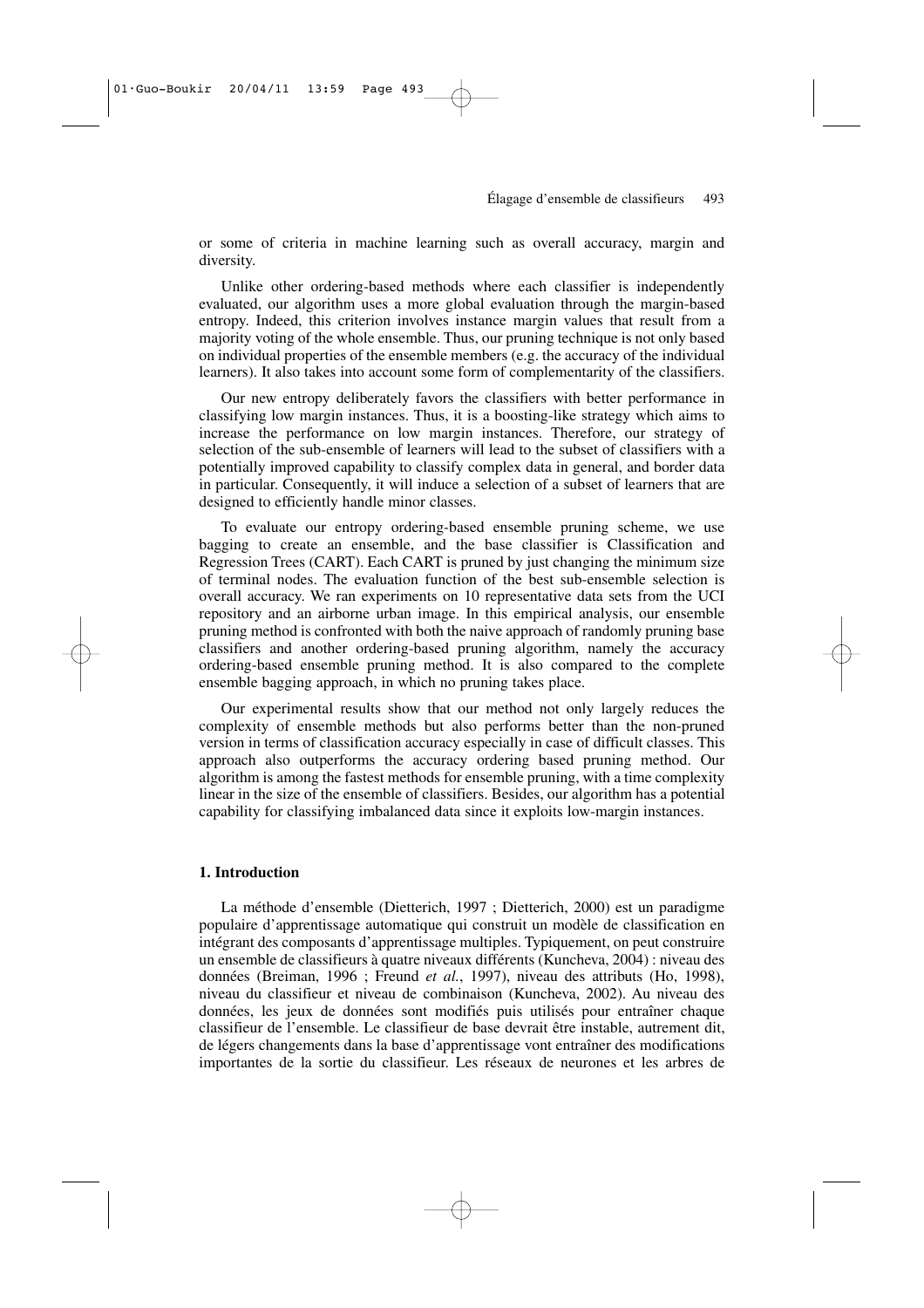décision sont deux exemples typiques de classifieurs instables. L'ensemble de classifieurs peut être aussi construit au niveau des attributs, en utilisant soit des ensembles d'attributs disjoints ou qui se chevauchent. Différents sous-ensembles d'attributs sont générés pour construire chaque classifieur (Ho, 1998). Au niveau classifieur, on se focalise sur le choix du nombre et du type de classifieurs à intégrer dans le système de classification multiple. Finalement, au niveau combinaison, on recherche différentes façons de combiner les classifieurs de base, par exemple par un vote majoritaire.

Le *bagging* (Breiman, 1996) et le *boosting* adaptatif (*adaptive boosting* ou *adaBoost*) (Freund *et al.*, 1997) sont les méthodes d'association de classifieurs, au niveau des données, les plus utilisées et les plus performantes. Le *bagging* est l'acronyme de *bootstrap aggregating*, soit une agrégation de classifieurs de type *bootstrap* (Efron *et al.*, 1994). C'est une approche pour construire des ensembles de classifieurs, chaque classifieur étant entraîné sur une réplique différente de la base d'apprentissage. Les différentes répliques de la base d'apprentissage sont obtenues par *bootstrap*. Chaque échantillon *bootstrap* est obtenu par tirage aléatoire avec remise dans l'échantillon original. L'idée de base réside dans le fait que les différentes répliques de la base d'apprentissage sont légèrement différentes de l'originale mais suffisamment diverses pour obtenir des classifieurs différents qui vont pouvoir être combinés. Le *bagging* utilisant toujours le même poids pour toutes les instances, il ne change pas la distribution des instances, et toutes les classes dans l'algorithme du *bagging* ont le même poids dans la procédure de vote.

L'algorithme *AdaBoost*, le plus utilisé pour implémenter le *boosting*, cherche à produire des classifieurs très précis en combinant les instances problématiques d'un classifieur donné. Les classifieurs résultants sont combinés par un vote pondéré qui permet de tenir compte de la précision de chaque classifieur. Plus précisément, cet algorithme consiste à reproduire de façon itérative la base d'apprentissage pour chaque classifieur en augmentant le poids des instances qui ont été incorrectement classifiées par le classifieur précédent. Ainsi, il se concentre sur les instances les plus difficiles. Dans la plupart des cas, la méthode *AdaBoost* s'avère plus précise que le *bagging*. Cependant, elle a plusieurs inconvénients : sa lourdeur en temps de calcul, le risque de sur-apprendre (*overtraining*) et sa sensibilité au bruit et aux points aberrants (*outliers*), en particulier dans le cas de données en nombre limité (Bauer *et al.*, 1999).

Les méthodes d'ensemble ont été utilisées avec succès dans de nombreux domaines tels que la médecine (Mangiameli *et al.*, 2004), la bio-informatique (Pang *et al.,* 2008), la télédétection (Chehata *et al.,* 2009 ; Gislason *et al.*, 2006), l'écologie (Cutler *et al.,* 2007) et la recherche d'images (Tao *et al.,* 2006). Cependant, elles ont un inconvénient important : la complexité en espace mémoire nécessaire pour stocker les paramètres des classifieurs de l'ensemble, et le temps de calcul requis pour produire une classification, croissent linéairement avec le nombre de classifieurs de l'agrégation (Martínez-Munõz *et al.,* 2009). De plus, il n'est pas toujours vrai que *plus un ensemble est de taille importante mieux c'est* (Zhou *et al.,* 2002a 2002). Toutes ces raisons ont motivé l'apparition d'algorithmes d'élagage (ou *pruning*) d'ensembles (Tsoumakas *et al.,* 2009). Le challenge de la procédure d'élagage est de réduire le nombre de composants de l'ensemble tout en maintenant sa performance. Il s'agit de trouver un sous-ensemble des membres du classifieur multiple qui puisse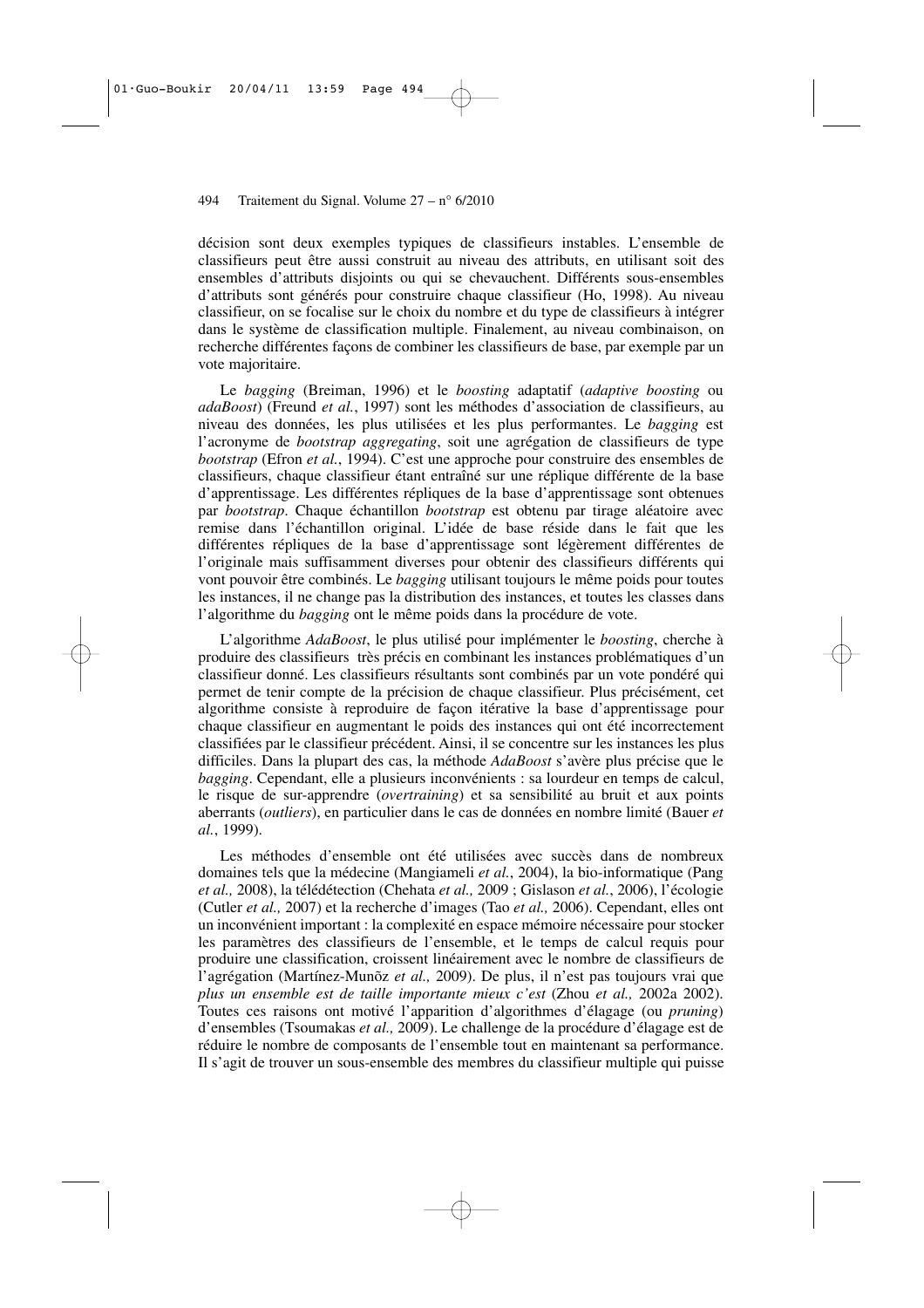réduire la complexité de tout l'ensemble et être aussi performant en termes de classification, voire meilleur que l'ensemble original (sans élagage) (Zhang *et al.,* 2006). C'est une stratégie de construction d'ensembles, au niveau classifieur, qui a déjà fait ses preuves. Cependant, il faudrait aborder le problème de l'élagage avec soin pour gagner réellement en efficacité. Par conséquent, la complexité de ces algorithmes devrait être considérée de près pour choisir à bon escient le plus adéquat pour atteindre ses objectifs de gain en efficacité, voire en qualité de classification. Un bref état de l'art des approches d'élagage d'ensemble les plus utilisées est présenté plus loin.

Nous proposons une méthode d'élagage d'ensembles innovante basée sur le concept de marge des méthodes d'ensemble. Le fait que ce soit la marge d'une classification plutôt que l'erreur brute d'apprentissage qui compte est devenu un facteur clé dans l'analyse et l'utilisation de classifieurs ces dernières années (Bartlett *et al.,* 2000). Ainsi, les exemples durs sur lesquels se focalise le *boosting* sont ceux qui ont la marge la plus faible (Freund *et al.,* 1997). Notre approche est de type ordonnancement (*ordering*), et donc de complexité inférieure à celle des autres approches existantes (Martínez-Munõz *et al.,* 2009). Comme dans le *boosting*, les instances de faible marge jouent un rôle majeur dans l'élaboration de notre système de classifieurs. Cependant, il ne s'agit pas d'une stratégie de manipulation des données d'apprentissage (construction d'ensemble au niveau des données) mais d'une stratégie de sélection de classifieurs (construction d'ensemble au niveau classifieur). Notre technique sera confrontée à une autre approche de même catégorie, à savoir la méthode d'élagage basée sur l'ordonnancement par précision (*accuracy-ordered*). Une analyse comparative avec l'approche naïve d'élagage aléatoire de classifieurs de base va être aussi effectuée.

Cet article est organisé de la façon suivante. La marge des méthodes d'ensemble est abordée dans la section suivante et présente une nouvelle définition de ce concept clé. La section 3 décrit brièvement les méthodes existantes en élagage d'ensembles. Notre méthode d'élagage d'ensembles, basée sur l'ordonnancement par entropie, qui intègre notre propre version de la marge des ensembles, est alors introduite en section 4. La validation de notre approche présentée en section 5 est consacrée à nos résultats expérimentaux. Dans cette partie, la confrontation de notre méthode aussi bien avec l'approche naïve d'élagage aléatoire de classifieurs de base qu'avec un autre algorithme classique d'élagage par ordonnancement sera interprétée. Une conclusion et des perspectives sont enfin données en section 6.

#### **2. Marge des méthodes d'ensemble**

### *2.1. Théorie*

Le concept de marge des méthodes d'ensemble a été initialement appliqué à la compréhension et à l'évaluation des techniques d'agrégation et de coopération de classifieurs. Selon la définition de Schapire (Schapire *et al.*, 1998), en s'inspirant des notations utilisées dans les méthodes à noyaux, la marge d'une instance *x* s'exprime par l'équation [1], où  $v_y$  représente le nombre de votes pour la classe réelle *y* et  $v_c$  le nombre de votes pour toute autre classe *c*. Les valeurs de la marge se situent dans l'intervalle [−1, 1]. Une valeur de marge positive indique que l'instance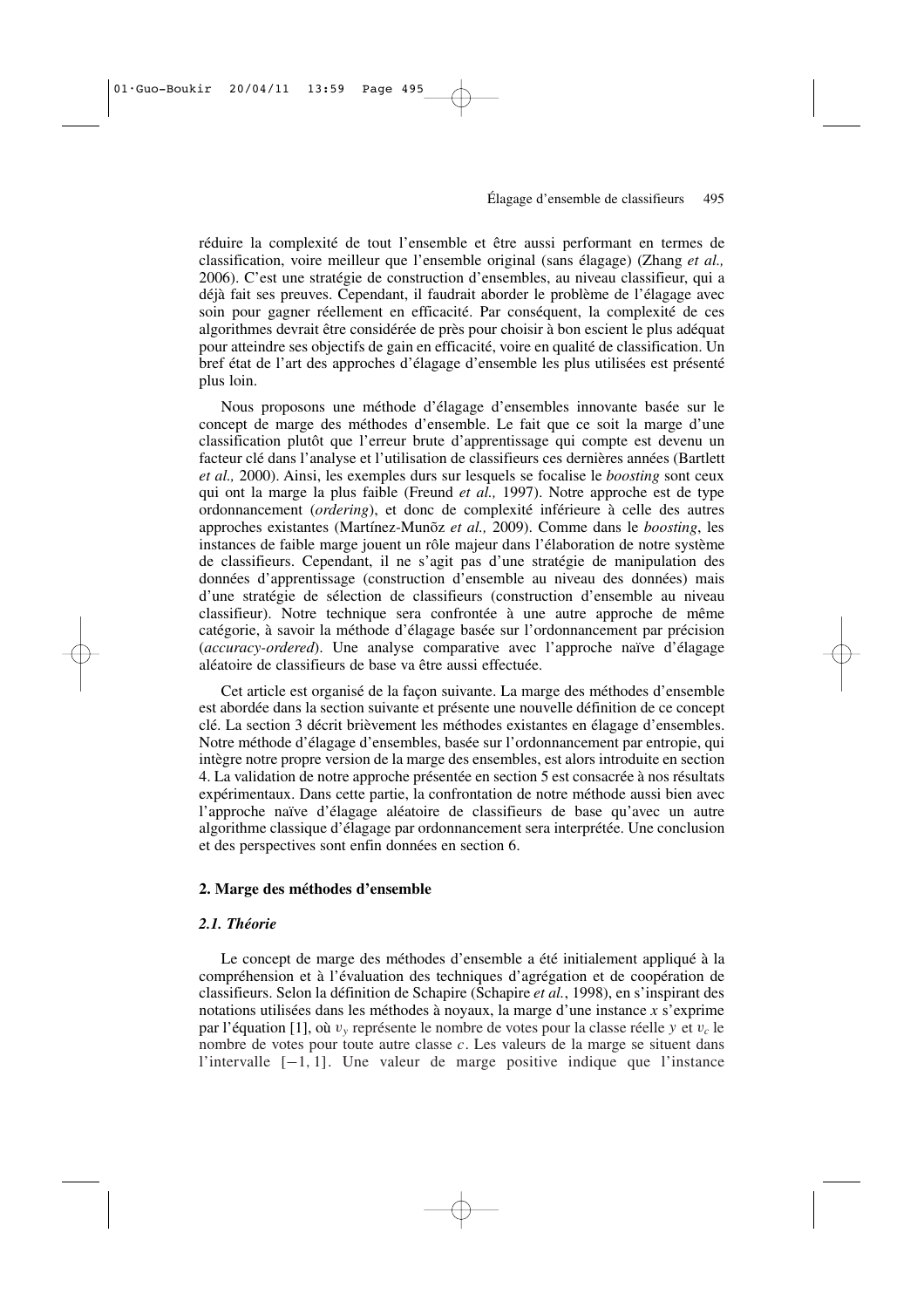correspondante a été bien classifiée alors qu'une valeur négative révèle qu'elle a été, au contraire, mal classifiée. Plus la marge est importante, plus la classification associée est fiable *a priori*.

$$
marge(x, y) = \frac{v_y - \max_{c=1,\dots,L \cap c \neq y}(v_c)}{\sum_{c=1}^{L} (v_c)} \tag{1}
$$

En outre, la marge d'une instance révèle certaines propriétés de celle-ci. Une grande valeur positive signifie que la plupart des classifieurs de base de l'ensemble ont classifié correctement cette donnée, ce qui implique que cette dernière se situe au centre de la distribution de tous les membres de la classe associée ou aux alentours du centre. Ce type d'instances porte des informations générales sur la classe correspondante. En revanche, une valeur négative importante montre que seule une petite partie des classifieurs de base ont correctement classifié l'échantillon correspondant, ce qui indique que ce type de données représente probablement du bruit ou des points aberrants (*outliers*) dans la classe associée. Une valeur proche de 0 reflète le fait que le nombre de classifieurs de base qui ont bien classifié cette instance et le nombre de classifieurs de base qui ont associé une autre étiquette de classe à cet élément sont proches. Cette situation indique que l'instance est probablement en bordure de classes candidates. Ce type de données porte des informations spécifiques sur ces classes.

#### *2.2. Une nouvelle définition de la marge*

Dans un problème de classification, il paraît judicieux de porter plus d'intérêt sur les instances en bordure de classes parce qu'elles portent plus d'informations significatives sur les classes. Dans ce cas, les vraies étiquettes de classe de ces instances ne sont pas indispensables. Pour mettre en valeur ces données particulières, nous proposons une nouvelle définition de la marge (Guo *et al.*, 2010) qui s'exprime par l'équation [2], où  $c_1$  est la classe de vote majoritaire pour l'instance  $x$  et  $v_{c_1}$  le nombre de votes attribués à cette classe, *c*<sup>2</sup> est la seconde classe la plus populaire et  $v_{c_2}$  le nombre de votes correspondant. Notre marge prend des valeurs entre 0 et +1. Cette alternative à la définition classique de la marge présente une propriété intéressante : *les valeurs les plus petites indiquent les exemples les plus difficiles à classifier*. Plus la marge est faible, plus l'instance correspondante est *a priori* proche de la frontière des classes, et plus la quantité d'informations qu'elle fournit est importante. En outre, notre concept de marge ne requiert pas au préalable la vraie étiquette de classe de l'instance *x*. Par conséquent, elle est potentiellement plus robuste au bruit puisqu'elle n'est pas affectée par des erreurs d'étiquetage de classe qui peuvent apparaître dans la base d'apprentissage elle-même.

Pour montrer le lien entre la valeur de marge de chaque instance et les caractéristiques de cette dernière, nous avons utilisé le *bagging* pour créer un ensemble avec, comme classifieur de base, l'arbre de classification et de régression ou *Classification and Regression Tree* (CART) (Breiman *et al.*, 1984), pour classifier un jeu de données synthétiques *Sin*. La figure 1 montre clairement que la majorité des instances de faible marge de ce jeu de données se trouve sur le bord de chaque classe, se comportant ainsi comme des vecteurs de support (ou *Support Vectors*), à la base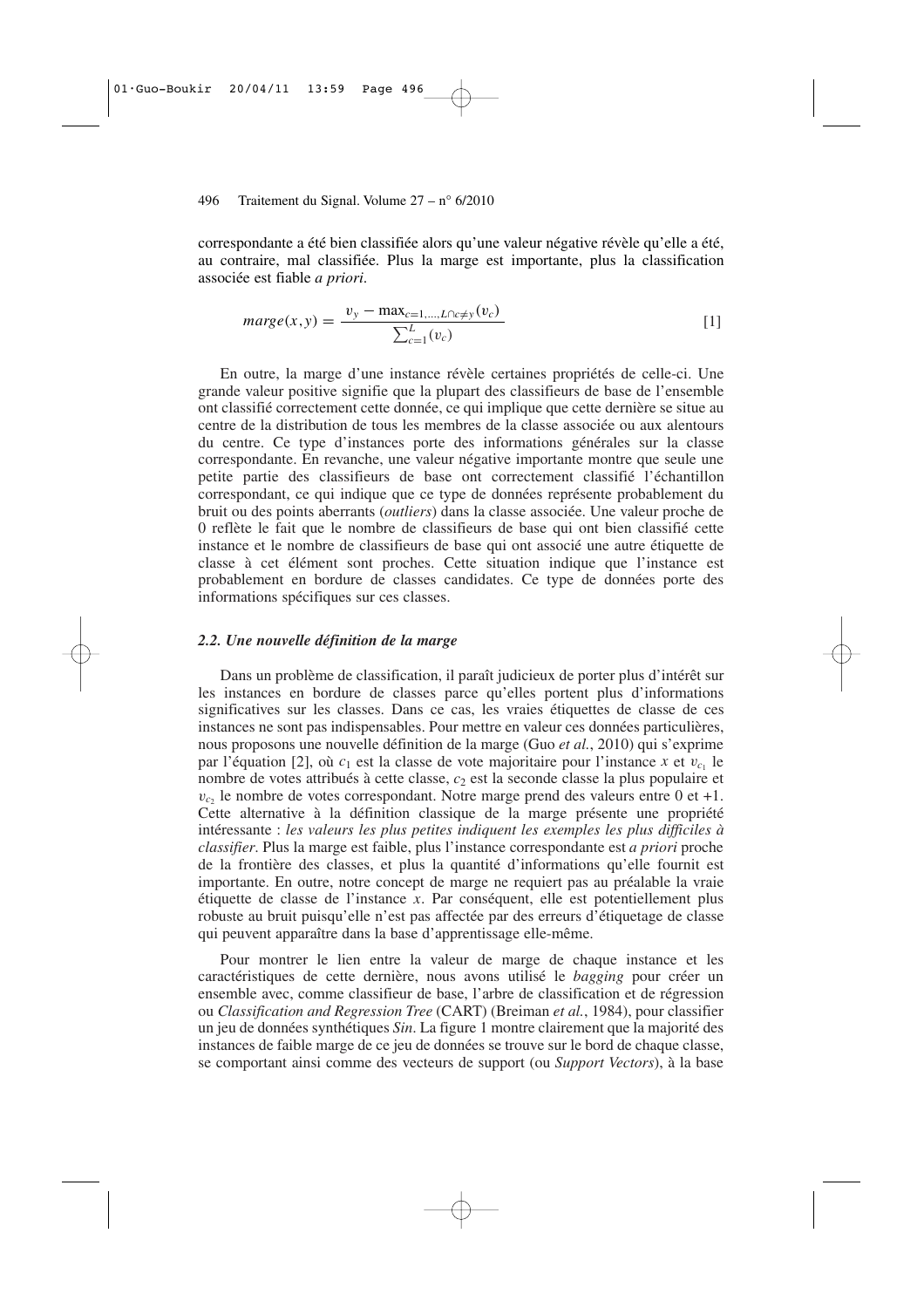de l'approche SVM, que nous utilisons dans notre méthode d'élagage d'ensemble.

$$
marge(x) = \frac{v_{c_1} - v_{c_2}}{\sum_{c=1}^{L} (v_c)} \n= \frac{\max_{c=1,\dots,L}(v_c) - \max_{c=1,\dots,L\cap c \neq c_1}(v_c)}{T}
$$
\n[2]

où *T* représente le nombre d'arbres de décision (CART) de l'ensemble.



*Figure 1. Instances de faible marge (affichées par des carrés pleins) du jeu de données* Sin

Nous avons déjà utilisé avec succès cette nouvelle définition de la marge des méthodes d'ensembles pour la sélection de vecteurs de support (*Support Vectors*) visant à réduire la complexité de la phase d'apprentissage des machines à vecteurs de support (*Support Vector Machines* ou SVM) (Guo *et al.*, 2010a). Les instances de plus faible marge ont été sélectionnées comme vecteurs de support. Cette stratégie de sélection a permis de réduire la taille de la base d'apprentissage de façon très significative sans affecter la précision de classification des classifieurs SVM résultants.

D'autre part, nous l'avons utilisée afin d'améliorer la classification de classes mineures et de jeux de données déséquilibrés (*imbalanced data*) (Guo *et al.*, 2010b). Nous avons en effet développé un schéma de classification à deux passes, par forêts aléatoires (*random forests*). Notre stratégie de classification consiste à affiner, après une première classification, la classification des instances de faible marge et seulement celles-ci, les instances de plus forte marge étant considérées comme étant *a priori* bien classifiées. Le second classifieur est entraîné avec une majorité d'instances de faible marge, afin d'avoir une meilleure capacité à traiter les cas les plus difficiles (de faible marge donc). Nous combinons ainsi un classifieur de forte marge avec un classifieur de faible marge.

Dans ce travail, nous allons exploiter la marge des exemples pour évaluer la pertinence de chaque classifieur de base afin d'améliorer la performance globale du sous-ensemble les associant.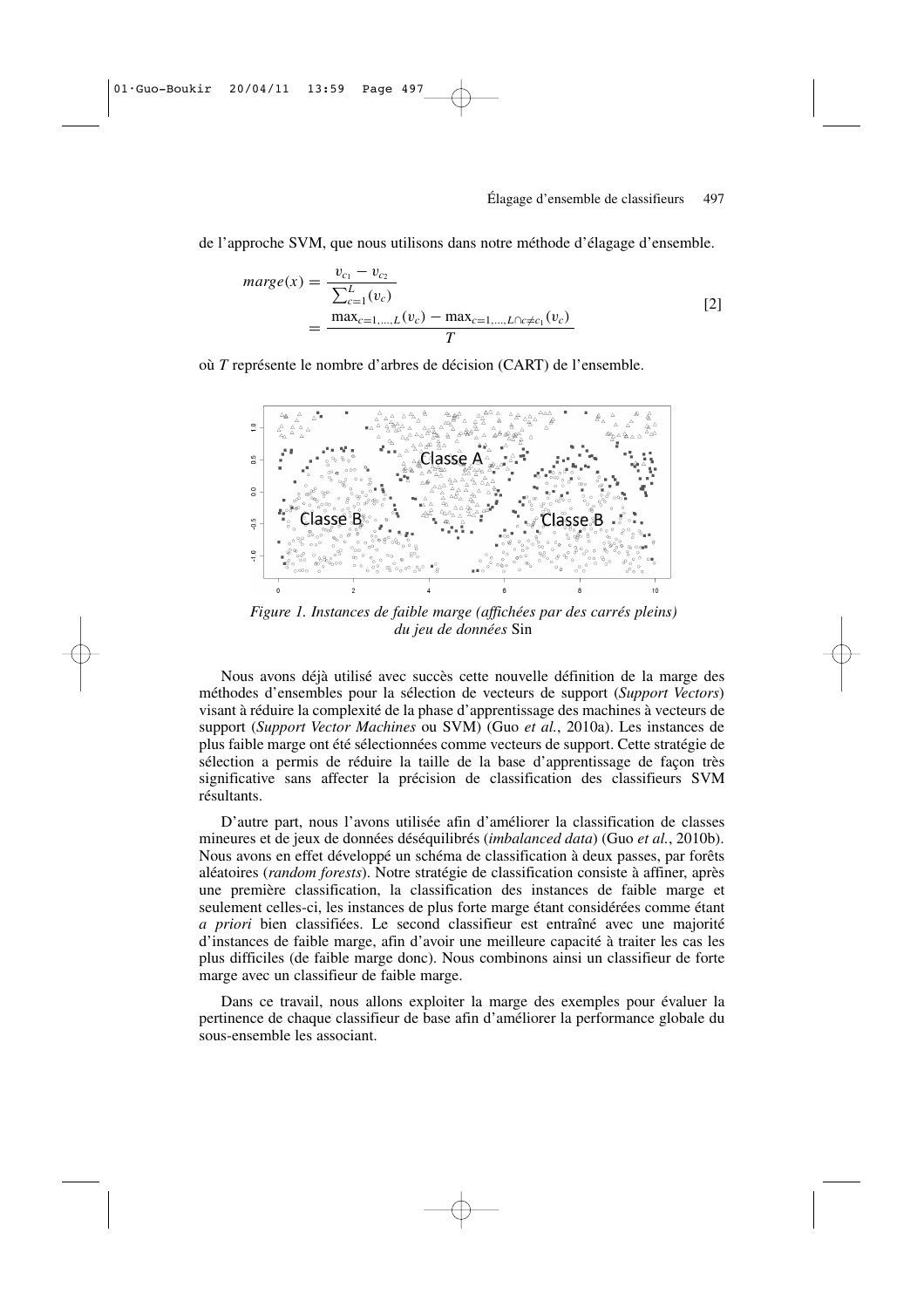#### **3. Élagage d'ensemble**

Avant de décrire brièvement les principales méthodes d'élagage (*pruning*) d'ensembles existantes, nous introduisons quelques conventions de notation. L'ensemble original de *T* classifieurs de base  $C_t$  est noté  $C = (C_t, t = 1, 2, \ldots, T)$ . La fonction d'évaluation d'une méthode d'élagage considère un ensemble de *N* données, constituant l'échantillon d'élagage (*pruning set*) désigné par *V* = ((*xi*, *yi*),  $i = 1, 2, \ldots, N$ , où  $x_i$  est un vecteur de valeurs d'attributs et  $y_i$  est la valeur d'étiquette de classe, qui peut être inconnue. |*y*| représente le nombre de classes de la tâche de classification.

Traditionnellement, on crée autant de classifieurs de base que possible pour constituer un ensemble. Il est vrai que pour obtenir une grande précision de classification qui soit stable, un certain nombre de classifieurs de base est requis pour construire l'ensemble. Cependant, plus on crée de classifieurs de base, plus la probabilité d'obtenir des classifieurs de base similaires est forte, moins on produit de diversité (Kuncheva *et al.*, 2003 ; Brown *et al.,* 2005 ; Banfield *et al.,* 2005), et plus on gaspille de ressources. Evidemment, créer un ensemble entier de classifieurs de base similaires n'est pas dans la philosophie de l'approche de construction d'ensembles qui vise plutôt à combiner des classifieurs divers pour engendrer la classification multiple la plus fiable. Ainsi, il n'est pas toujours vrai que *plus un ensemble est de taille importante mieux c'est*. Par conséquent, la conception d'un modèle de classification, intégrant des composants d'apprentissage multiples, devrait être abordée avec précaution pour engendrer une réelle efficacité.

L'élagage d'ensemble est une stratégie de sélection qui se concentre sur la recherche d'un bon sous-ensemble de classifieurs qui soit tout aussi, voire plus efficace, que l'ensemble original (Zhang *et al.,* 2006). Malheureusement, la complexité de la recherche du meilleur sous-ensemble d'un ensemble original de taille *T* est en *O*(2 *T* ). C'est un problème NP-complet (Garey *et al.,* 1979), dont la complexité croît de façon exponentielle en fonction de *T*. De plus, il faudrait construire initialement un ensemble de grande taille pour avoir le plus de chance d'en déduire le meilleur sous-ensemble possible. Cependant, le recours à une méthode d'élagage très complexe pour simplifier un ensemble de classifieurs perdrait tout son intérêt. Une stratégie d'élagage d'ensembles plausible devrait alors non seulement réduire la taille de l'ensemble, mais aussi conduire à une meilleure précision que l'ensemble original, tout en étant aussi simple que possible.

De nombreuses méthodes d'élagage d'ensembles ont été proposées dans la littérature et peuvent être classées dans les différentes catégories suivantes (Tsoumakas *et al.,* 2009) :

– Méthode d'ordonnancement (*ordering*). Cette approche consiste tout d'abord à ordonner les classifieurs de base selon une fonction d'évaluation, puis à sélectionner successivement les classifieurs de base dans cet ordre fixé pour composer le sousensemble. L'élagage *Kappa* (*Kappa pruning*) (Margineantu *et al.,* 1997) est la première approche qui a été proposée pour l'élagage d'ensembles. Cette méthode ordonne toutes les paires de classifieurs en fonction de leur diversité, mesurée par le test statistique κ. Elle tente de sélectionner le sous-ensemble de classifieurs les plus divers. L'ordonnancement selon l'orientation (*orientation ordering*) (Martínez-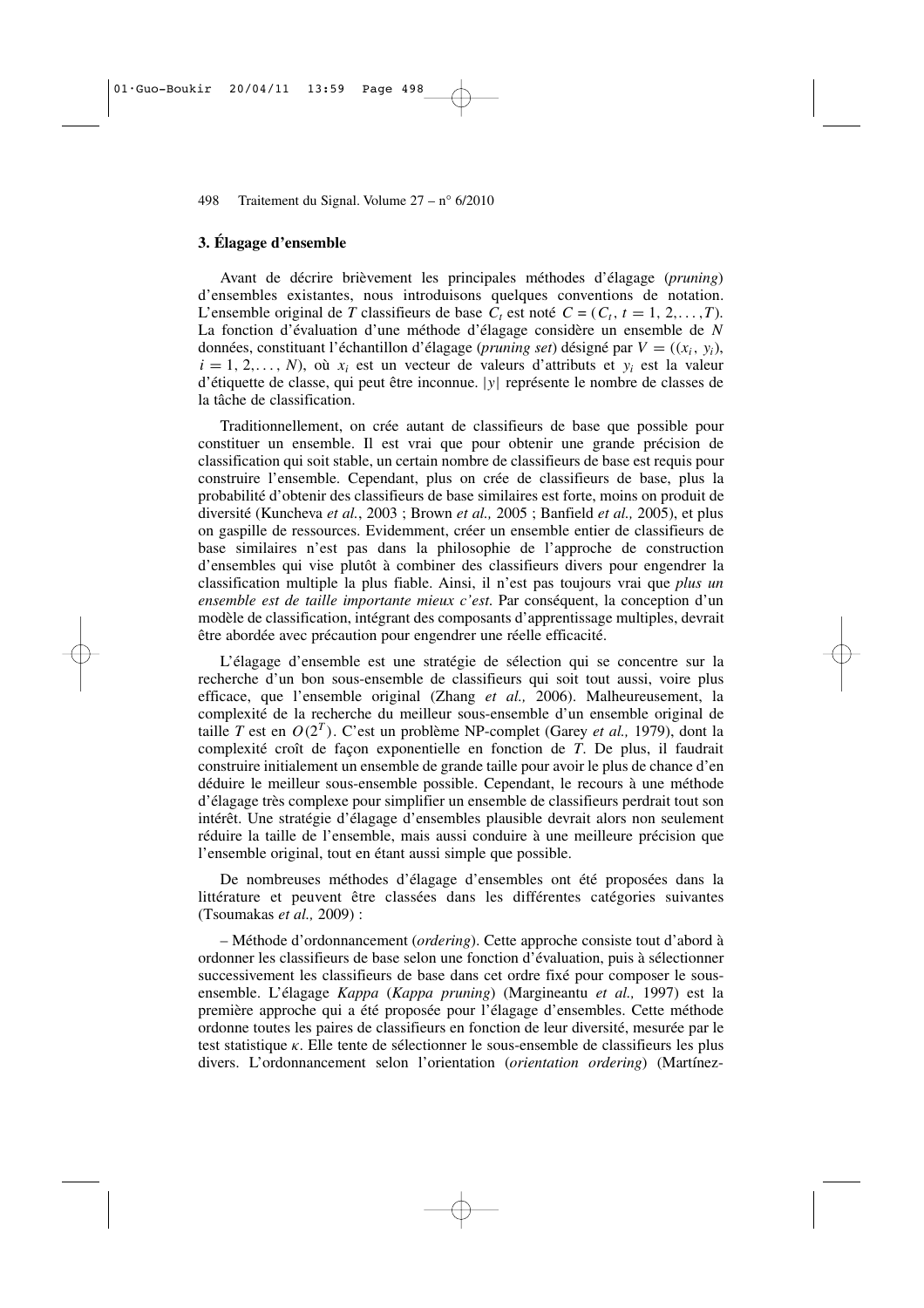Muñoz *et al.,* 2006) est une autre méthode efficace d'élagage basée sur l'ordonnancement qui ordonne les classifieurs en fonction de la valeur de l'angle entre leur vecteur signature et le vecteur de référence. Le vecteur signature d'un classifieur  $C_t$  est un vecteur de dimension N dont les éléments prennent la valeur +1 si  $C_t(x_i) = y_i$ , et  $-1$  si  $C_t(x_i) \neq y_i$ . Le vecteur signature de l'ensemble est la moyenne des vecteurs signatures de chaque classifieur, et le vecteur qui lui est perpendiculaire est le vecteur de référence. L'ordonnancement en fonction de l'orientation privilégie le sous-ensemble qui classifie correctement les instances qui ont été mal classifiées par l'ensemble complet. La méthode d'ordonnancement selon la précision (*accuracy ordering*) ordonne tous les classifieurs en fonction de leur précision de classification, puis associe les *M* premiers (les plus précis) classifieurs pour constituer un sous-ensemble.

– Méthode de partitionnement (*clustering*), qui utilise un algorithme de partitionnement pour trouver des groupes de classifieurs de faible diversité, puis chaque partition (*cluster*) de classifieurs est élaguée (*pruned*) séparément afin d'augmenter la diversité totale de l'ensemble. Parmi les techniques les plus connues, on peut citer, selon les différentes méthodes de partitionnement associées à l'algorithme d'élagage, l'élagage par partitionnement hiérarchique agglomératif (*hierarchical agglomerative clustering pruning*) (Giacinto *et al.,* 2000), l'élagage par *K means* (Lazarevic *et al.,* 2001) et le recuit déterministe (*deterministic annealing*) (Bakker *et al.,* 2003).

– Méthode d'optimisation. L'élagage d'ensembles est aussi un problème d'optimisation : *trouver le sous-ensemble de classifieurs du système de classification multiple original qui optimise une fonction d'évaluation*. Cette fonction s'appuie souvent sur des critères typiques en apprentissage automatique tels que la précision, la marge ou la diversité. Les méthodes de cette catégorie sont désignées par le processus d'optimisation utilisé dans la conception de leur modèle, telles que les méthodes de programmation semi-définies (*semi-definite programming*) (Zhang *et al.,* 2006), les algorithmes génétiques (Zhou *et al.,* 2003) et les méthodes d'*escalade* (*hill climbing*) (Yang *et al.,* 2005). Ces approches sont beaucoup plus coûteuses que les méthodes des catégories précédentes car elles requièrent des procédures d'optimisation non linéaire prohibitives en temps de calcul.

Le tableau 1 montre les complexités en temps de calcul et en espace mémoire des différentes méthodes d'élagage d'ensembles évoquées précédemment (Martínez-Muñoz *et al.,* 2009). *P* représente la taille de la population et *E* le nombre d'itérations dans les algorithmes génétiques. La programmation semi-définie est non seulement la méthode la plus lente mais elle est aussi dépendante de l'implémentation (Zhang *et al.*, 2006). Les techniques les plus simples sont deux méthodes de type ordonnancement. Martinez-Munoz *et al.* (Martínez-Muñoz *et al.,* 2009) ont montré que les méthodes d'élagage par ordonnancement sont compétitives en termes de précision de classification. Nous allons proposer dans la suite une autre méthode efficace d'élagage par ordonnancement qui utilise des critères d'entropie pour sélectionner les membres du sous-ensemble.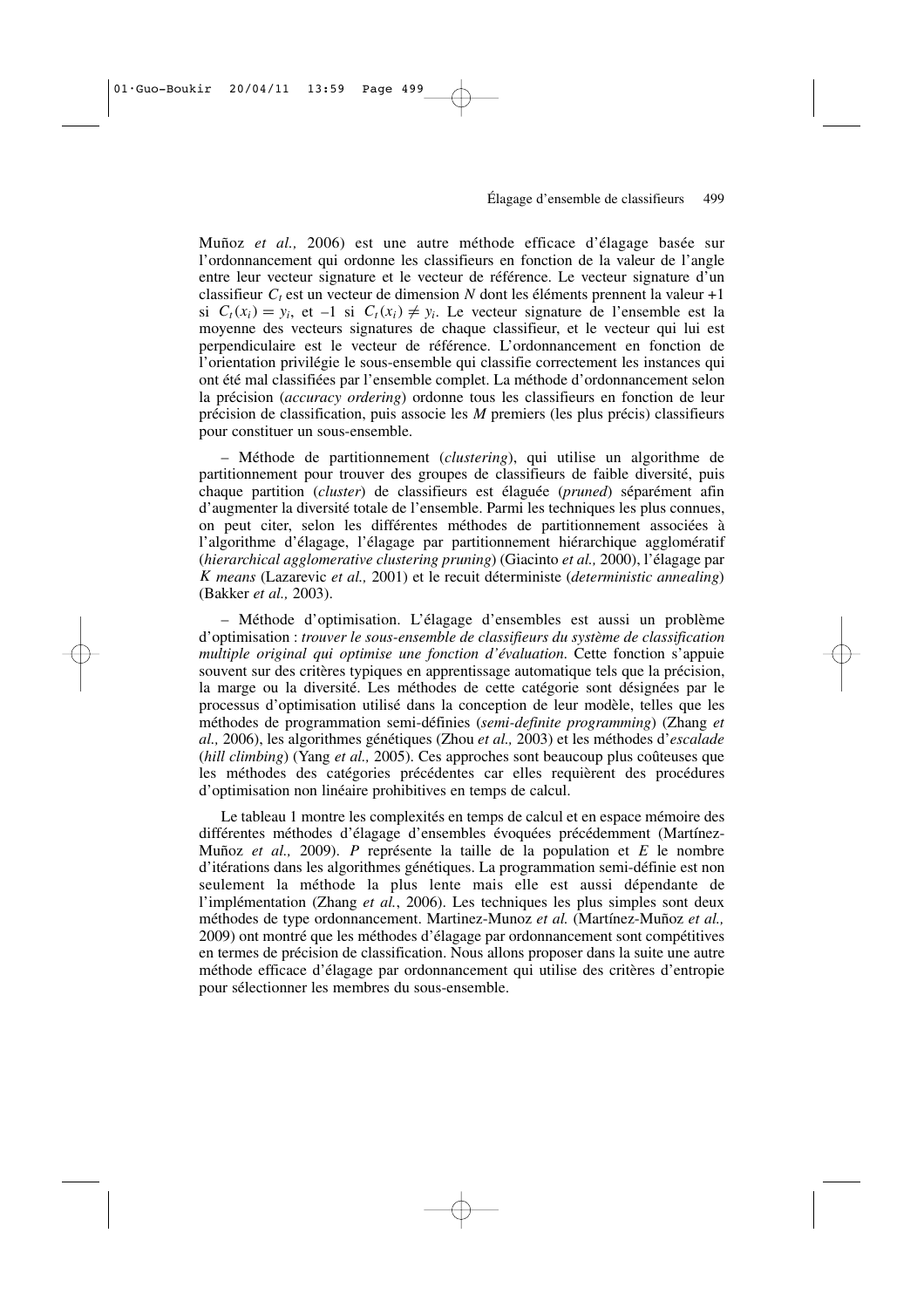| Méthode<br>d'élagage              | Complexité<br>en temps            | Complexité<br>en mémoire |
|-----------------------------------|-----------------------------------|--------------------------|
| Ordonnancement<br>par précision   | $O(T*N)$                          | $O(T*N)$                 |
| Ordonnancement<br>par orientation | $O(T*N)$                          | $O(T*N)$                 |
| Partitionnement                   | $O(T^2*N)$                        | $O(T^2*N)$               |
| Kappa                             | $O(T^2 * N *  y )$                | $O(T*N +  y )$           |
| Algorithmes<br>génétiques         | $O(T*N* y *E*P) + O(T*E*P)$       | $O(T*N) + O(T*P)$        |
| Programmation<br>semi-définie     | $O(T^3 + T^2 * N *  y ) + O(T^3)$ | $O(T^2) + O(T*N)$        |

*Tableau 1. Complexité de différentes méthodes d'élagage d'ensembles*

#### **4. Une nouvelle méthode d'élagage d'ensemble par ordonnancement**

#### *4.1. Entropie*

En théorie de l'information, l'entropie (Shannon, 1948), désignée par *H*(*X*), mesure la quantité d'information portée par une variable aléatoire *X*, définie par l'équation [3], où  $x_i$  représente une des instances de *X*,  $I\{x_i\}$  est la quantité d'information de l'instance *x<sup>i</sup>* , et *p*(*xi*) est la fréquence des observations prenant la valeur *x<sup>i</sup>* . Ainsi, l'entropie est l'espérance mathématique de toutes les quantités d'information des instances de *X*.

$$
H(X) = E\{I(x_i)\} = -\frac{1}{|X|} \sum_{i=1}^{|X|} \log(p(x_i))
$$
\n[3]

Nous proposons une formulation originale de l'entropie  $H_m(X)$  intégrant notre nouvelle définition de la marge des méthodes d'ensemble :

$$
H_m(X) = E\{I(x_i)\} = -\frac{1}{|X|} \sum_{i=1}^{|X|} \log(marge(x_i))
$$
 [4]

Ce nouveau critère d'entropie est cohérent avec ce qui a été déclaré auparavant au sujet de la pertinence des informations qui est liée à la marge des instances. Plus la marge de l'échantillon est faible, plus la quantité d'information associée est importante, et ainsi, plus l'entropie de la variable aléatoire correspondante *X* est significative.

Dans la suite, le critère d'entropie introduit va être utilisé pour l'élagage d'ensembles.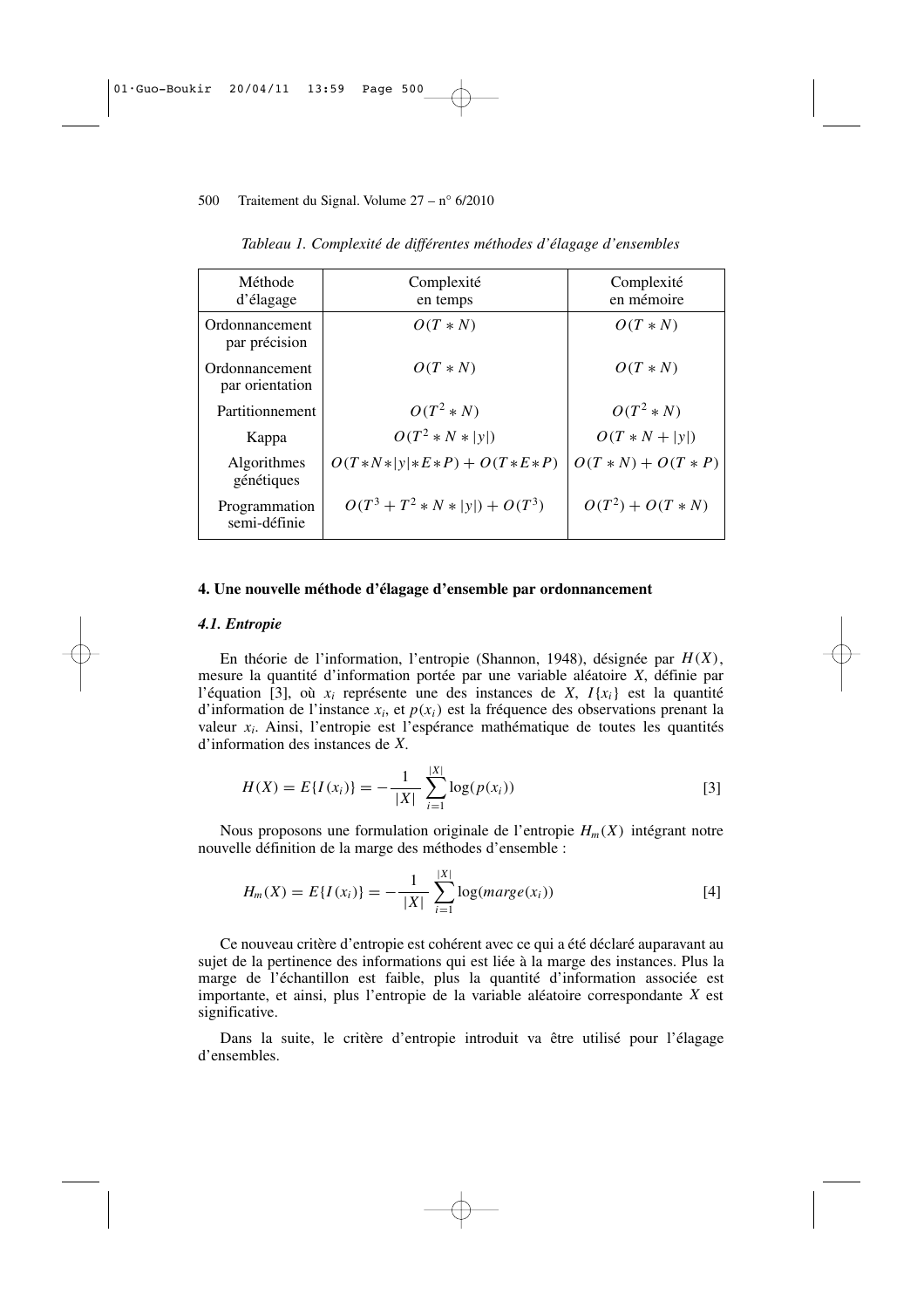# *4.2. Élagage d'ensembles par ordonnancement selon l'entropie*

Comme il a été mentionné auparavant, nous nous focalisons, pour une meilleure classification, sur les instances de plus faible marge qui sont donc plus proches des frontières des classes, et ainsi portent potentiellement des informations plus riches. En outre, les bords de classes sont les plus problématiques à classifier et ont tendance à être mal classifiés, un problème souvent rencontré en classification.

Nous proposons ici une méthode d'élagage d'ensembles par ordonnancement, qui s'appuie sur la mesure d'entropie de chaque classifieur de base de l'ensemble. Il s'agit de la nouvelle définition de l'entropie, intégrant le concept de marge, introduite dans la section précédente.

Notre méthode est basée sur la stratégie *surproduire-et-choisir* (*overproduceand-choose*) (Partridge *et al.*, 1996) qui consiste en deux étapes : celle de surproduction et celle de choix. Dans la phase de surproduction, des classifieurs appropriés sont construits en grand nombre, ainsi les surproduisant. Dans la phase de choix, tout d'abord, les classifieurs surproduits, *Ct*, *t* = 1,. ..,*T*, sont utilisés pour classifier un échantillon d'élagage (*pruning set*) *V* et calculer la marge, définie par l'équation [2], de chaque instance de cet échantillon. Ensuite, notre mesure d'entropie, basée sur la marge, est calculée pour chaque classifieur *C<sup>t</sup>* :

$$
H_m(C_t) = E\{I(x_i)\}\
$$
  
=  $-\frac{1}{N} \sum_{i=1}^{N} \log(marge(x_i)) \ \forall (x_i, y_i) \in V / C_t(x_i) = y_i$  [5]

où *x<sup>i</sup>* représente une instance de *V* qui a été bien classifiée par le classifieur *C<sup>t</sup>* . *N* est le cardinal de *V*.

Tous les classifieurs sont ensuite ordonnés en fonction de leur entropie. On obtient alors une liste de classifieurs triés, ayant potentiellement une fiabilité décroissante. Finalement, les *M* premiers classifieurs sont choisis pour constituer un ensemble de classifieurs élagué qui optimise une fonction d'évaluation sur l'échantillon d'élagage. Cette fonction intègre un ou plusieurs critères utilisés en apprentissage automatique comme la précision globale de classification, la marge ou la diversité. Des critères plus spécifiques, tels que la précision de classification de la classe mineure, souvent la plus problématique, peuvent aussi être utilisés.

Notre nouveau critère d'entropie favorise délibérément les classifieurs les plus performants dans la classification d'instances de plus faible marge. Notre méthode d'élagage d'ensemble s'apparente en quelque sorte à une stratégie de *boosting* qui se focalise aussi sur les instances les plus problématiques. Notre stratégie de sélection de sous-ensemble de classifieurs va donc aboutir à un sous-groupe de classifieurs avec une capacité potentiellement plus forte à classifier des données complexes en général, et des données en bordure de classes en particulier. En conséquence, elle va fournir des sous-ensembles de classifieurs conçus pour gérer les classes mineures de façon efficace.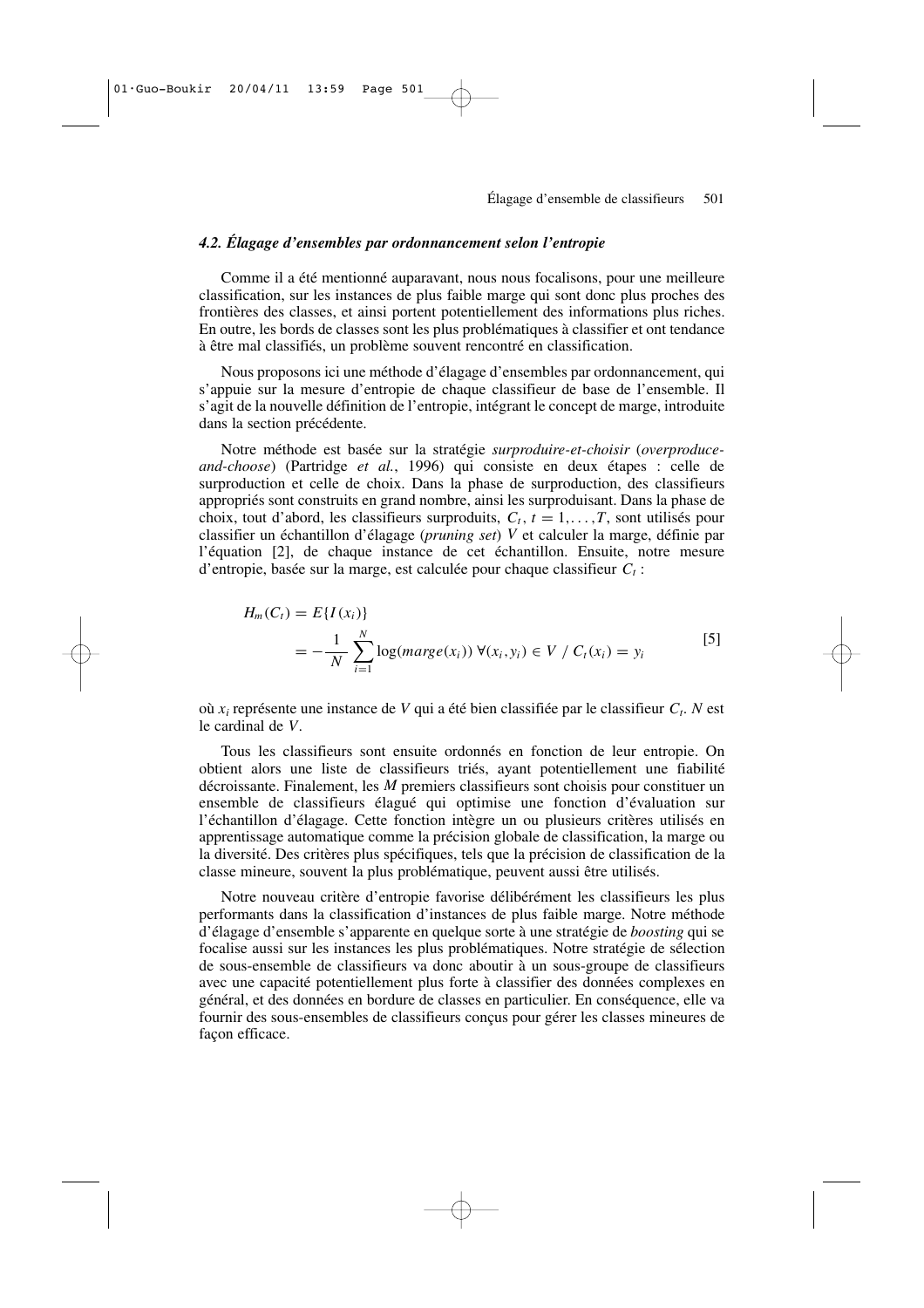#### *4.3. Algorithme*

Dans ce travail, nous avons utilisé la méthode de *bagging* pour créer un ensemble, et les arbres de classification et de régression (*Classification and Regression Trees (CART)*) comme classifieurs de base (Breiman *et al.*, 1984). La fonction d'évaluation utilisée pour sélectionner le meilleur sous-ensemble est la précision globale de classification. Notre algorithme consiste en les étapes suivantes :

1) Utiliser le *bagging*, à partir de la base d'apprentissage, pour générer *T* CART  $C_1, C_2, \ldots, C_T$ . Chaque CART a été élagué (*pruned*) en changeant juste la taille minimum des nœuds terminaux de l'arbre.

2) Classifier l'échantillon d'élagage (*pruning set*) par ces CART et calculer la marge de chaque instance de cette base.

3) Calculer l'entropie *Hm*(*Ct*) basée sur la marge (définie par l'équation [5]) de chaque CART *C<sup>t</sup>* , puis ordonner ces CART en fonction de leurs entropies. Rappelons que seules les instances bien classifiées sont prises en compte dans le calcul de l'entropie. L'ordre aléatoire d'origine des classifieurs de base  $C_1, C_2, \ldots, C_T$  est ainsi remplacé par une séquence ordonnée  $C'_1, C'_2, \ldots, C'_T$  telle que  $H_m(C'_t) > H_m(C'_{t+1}), t \leq (T-1).$ 

4) Choisir les *M* premiers CART pour constituer l'ensemble élagué qui a engendré la meilleure précision globale de classification pour l'échantillon d'élagage. La taille *M* de l'ensemble élagué représente donc le nombre minimal de CART conduisant à la précision globale maximale de classification de l'échantillon d'élagage. Plus formellement, *M* est calculé de la façon suivante :

$$
M = |S| \text{ avec :}
$$
  
\n
$$
S = \{C'_1, \dots, C'_M\}
$$
  
\n
$$
= \arg \max_{t, t \le T} \text{ precision}(C = \{C'_1, \dots, C'_t\}) / H_m(C'_1) > \dots > H_m(C'_t)
$$
 [6]

5) Evaluer le sous-ensemble de classifieurs obtenu en classifiant la base de test.

Cet algorithme a été implémenté sur le projet R (*R project*) (R Development Core Team, 2009) et a permis l'analyse empirique décrite dans la section 5.

#### *4.4. Discussion*

Contrairement aux méthodes d'élagage par ordonnancement existantes, où chaque classifieur est évalué de façon indépendante, notre algorithme utilise une évaluation plus globale à travers l'entropie de marge. En effet, ce critère d'ordonnancement intègre des valeurs de marge d'instances qui sont issues d'un vote majoritaire impliquant l'ensemble complet de classifieurs. Ainsi, notre technique d'élagage n'est pas uniquement basée sur des propriétés individuelles des membres de l'ensemble (comme par exemple la précision des classifieurs de base). Elle prend en compte aussi une forme de complémentarité des classifieurs. D'autre part, la probabilité que deux classifieurs consécutifs, ordonnés selon notre critère d'entropie de marge, ne génèrent pas les mêmes erreurs est forte, parce qu'ils ont été ordonnés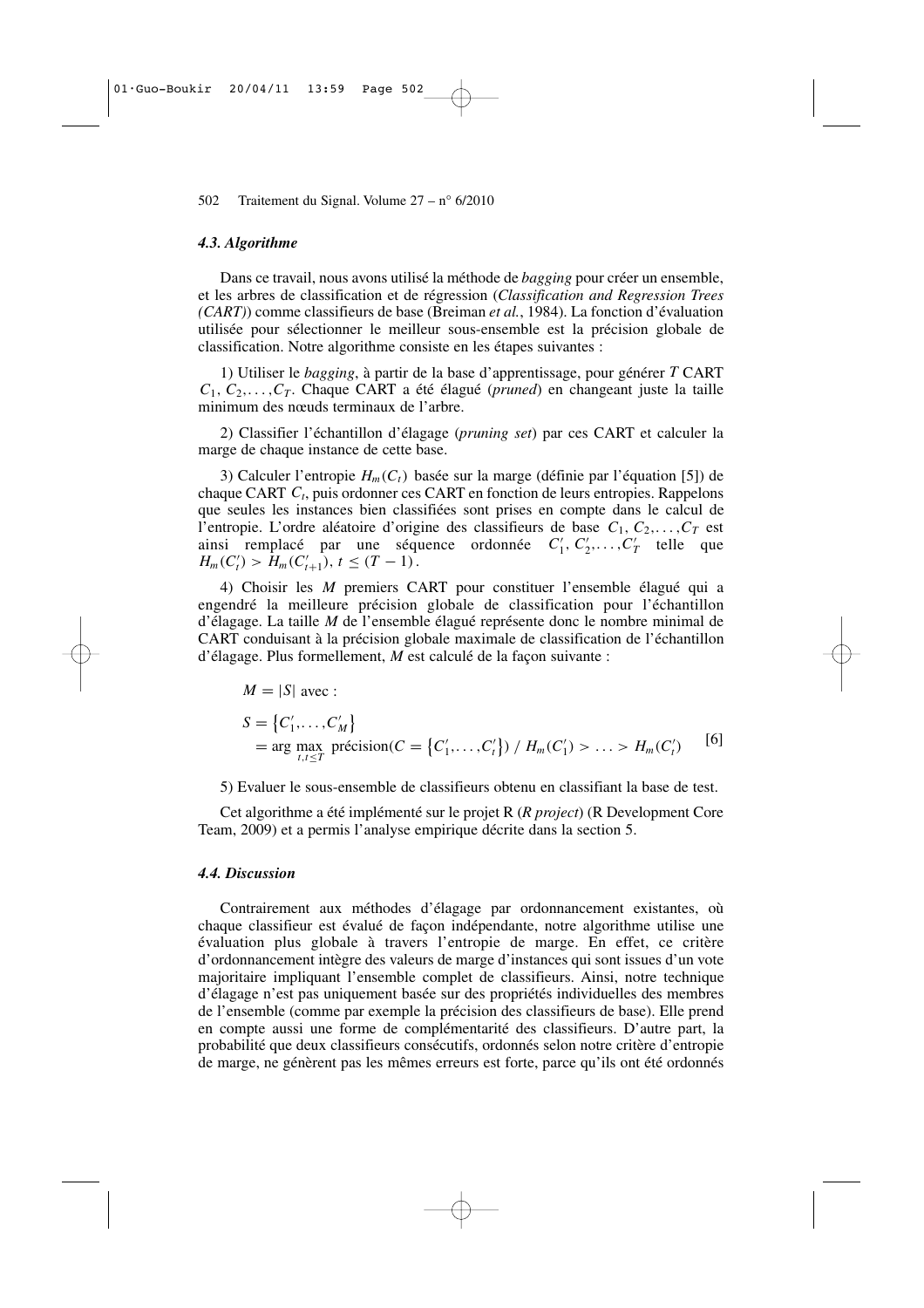selon leur capacité à classifier correctement les instances difficiles. Ainsi, cet ordonnancement, basé sur les instances de faible marge, induit plus de diversité dans la séquence de classifieurs ordonnés (constituant le sous-ensemble) que dans les autres méthodes d'ordonnancement, de même complexité, telle que la méthode d'ordonnancement selon la précision. Au contraire, cette dernière, qui est basée sur une mesure d'évaluation plus simpliste (précision individuelle), a une forte probabilité que des classifieurs ordonnés consécutifs commettent les mêmes erreurs, ainsi induisant moins de diversité, puisqu'ils s'appuient sur des instances de plus forte marge. Les classifieurs dont les erreurs ne sont pas corrélées sont dits complémentaires. Notre méthode aura donc tendance à sélectionner des classifieurs complémentaires et à maintenir une grande diversité entre les membres sélectionnés du sous-ensemble retenu. Elle est basée sur un critère d'ordonnancement qui intègre de la diversité, mais pas exclusivement comme l'élagage *Kappa*, et de la précision mais pas exclusivement comme l'élagage par ordonnancement selon la précision. Il est bien connu que ni la précision des classifieurs de base, ni la diversité ne suffisent à elles seules pour identifier des ensembles performants. Il est nécessaire de prendre en compte la complémentarité des classifieurs (Martínez-Muñoz *et al.*, 2009). Par conséquent, notre approche a plus de potentiel pour construire des ensembles efficaces que d'autres méthodes simples basées seulement sur des propriétés individuelles des classifieurs de l'ensemble.

#### **5. Résultats expérimentaux**

## *5.1. Jeux de données*

| Jeu de données   | Apprentissage | Élagage | <b>Test</b> | <b>Attributs</b> | Classes        |
|------------------|---------------|---------|-------------|------------------|----------------|
| Connect-4        | 2000          | 2000    | 2000        | 42               | 3              |
| Glass            | 72            | 71      | 71          | 9                | 6              |
| Kr-vs-kp         | 1065          | 1065    | 1065        | 36               | 2              |
| Letter           | 2000          | 2000    | 2000        | 16               | 26             |
| Optdigits        | 1000          | 1000    | 1000        | 64               | 10             |
| Pendigit         | 2000          | 2000    | 2000        | 16               | 10             |
| Pima             | 256           | 256     | 256         | 8                | 2              |
| Tic-tac          | 310           | 310     | 310         | 9                | $\overline{c}$ |
| Waveform         | 1000          | 1000    | 1000        | 21               | 3              |
| Wine quality-red | 533           | 533     | 533         | 11               | 6              |
| Image aérienne   | 8000          | 94265   | 93395       | 3                | 4              |

*Tableau 2. Jeux de données*

Pour évaluer notre schéma d'élagage d'ensembles par ordonnancement de classifieurs en fonction de l'entropie, nous avons effectué des expérimentations sur 10 jeux de données représentatifs de la base UCI (Asuncion *et al.,* 2007), et sur une image aérienne d'un site urbain montrée sur la figure 2. Cette image présente quatre classes d'intérêt : *sol artificiel, sol naturel, bâtiment* et *végétation* qui sont représentées par 3 attributs : les composantes RGB de l'image. Chaque jeu de données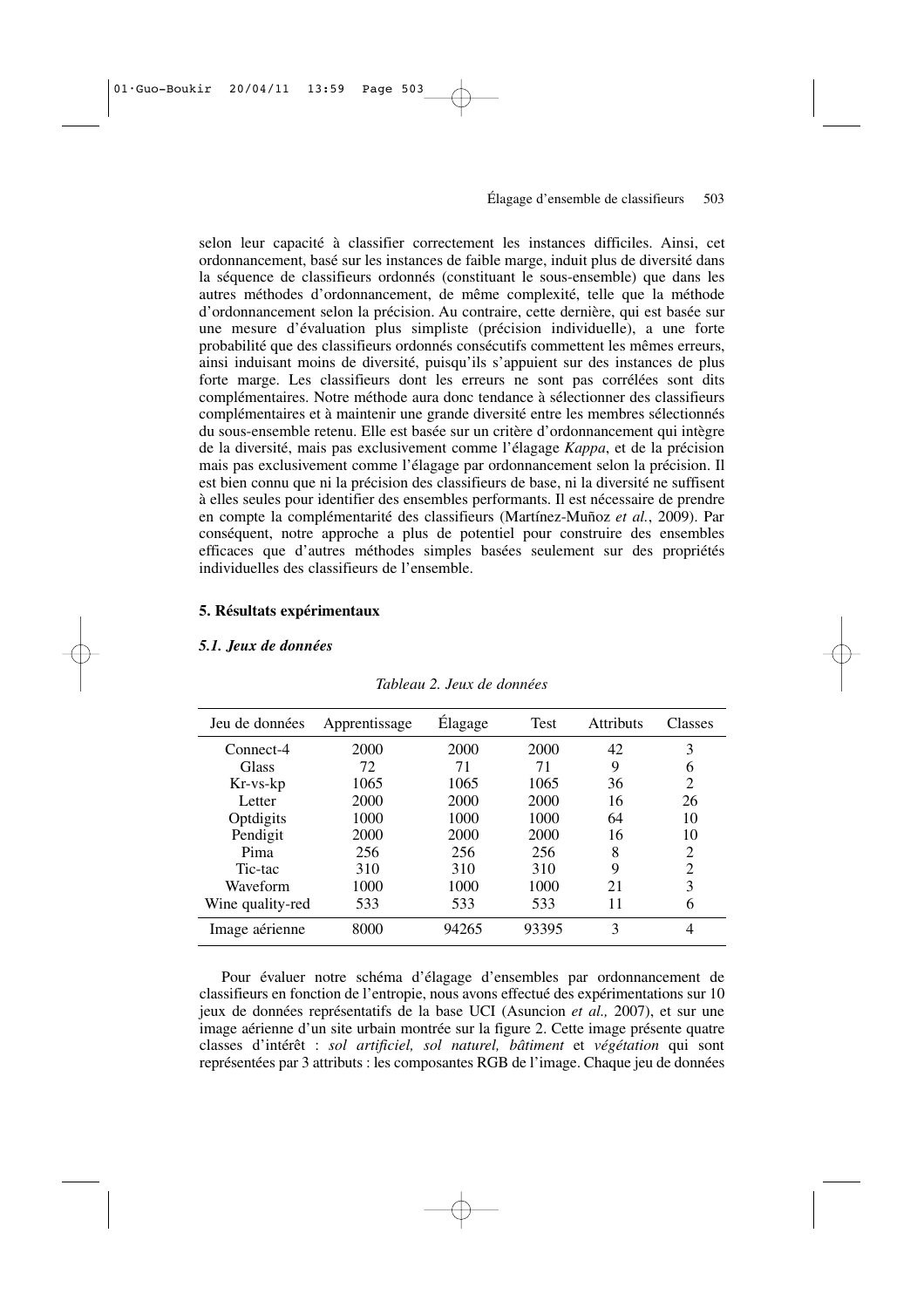a été divisé en trois parties : l'échantillon d'apprentissage, l'échantillon d'élagage (*pruning set*) et l'échantillon de test, comme le montre le tableau 2. Pour tous les jeux de données, la taille de l'ensemble de classifieurs initial a été fixée à 500.



*Figure 2. Image aérienne d'un site urbain*

### *5.2. Analyse comparative de la performance d'élagage d'ensembles*

Dans cette analyse empirique, notre méthode d'élagage d'ensembles est confrontée à l'approche naïve d'élagage aléatoire de classifieurs de base, ainsi qu'à un autre algorithme d'élagage d'ensembles par ordonnancement, à savoir la technique d'élagage par ordonnancement selon la précision. Tous les résultats présentés dans la suite sont issus d'un moyennage sur 10 passes de calcul.

#### *5.2.1. Performance de classification globale*

Le tableau 3 présente la moyenne et l'écart type de la précision de classification obtenue sur la base de test par le sous-ensemble de classifieurs qui a engendré la précision de classification maximale sur l'échantillon d'élagage pour les deux méthodes d'élagage d'ensembles par ordonnancement. La dernière colonne de ce tableau exhibe la précision de classification obtenue sans procédure d'élagage, autrement dit, elle est produite par l'ensemble complet des classifieurs de base. Ce tableau montre clairement que notre méthode a une meilleure précision de classification que la méthode d'élagage d'ensembles par ordonnancement selon la précision ainsi que celle produite par l'ensemble complet de classifieurs. Il est à noter que notre technique augmente la précision de presque 10 % par rapport à l'utilisation brute de tous les classifieurs (pas d'élagage) sur le jeu de données *Tic-tac*.

Nous avons également utilisé le test statistique *Kappa de Cohen* (Cohen, 1960) comme critère d'évaluation de performance des algorithmes d'élagage d'ensembles. Ce test mesure l'accord (ou désaccord) entre observateurs lors d'un jugement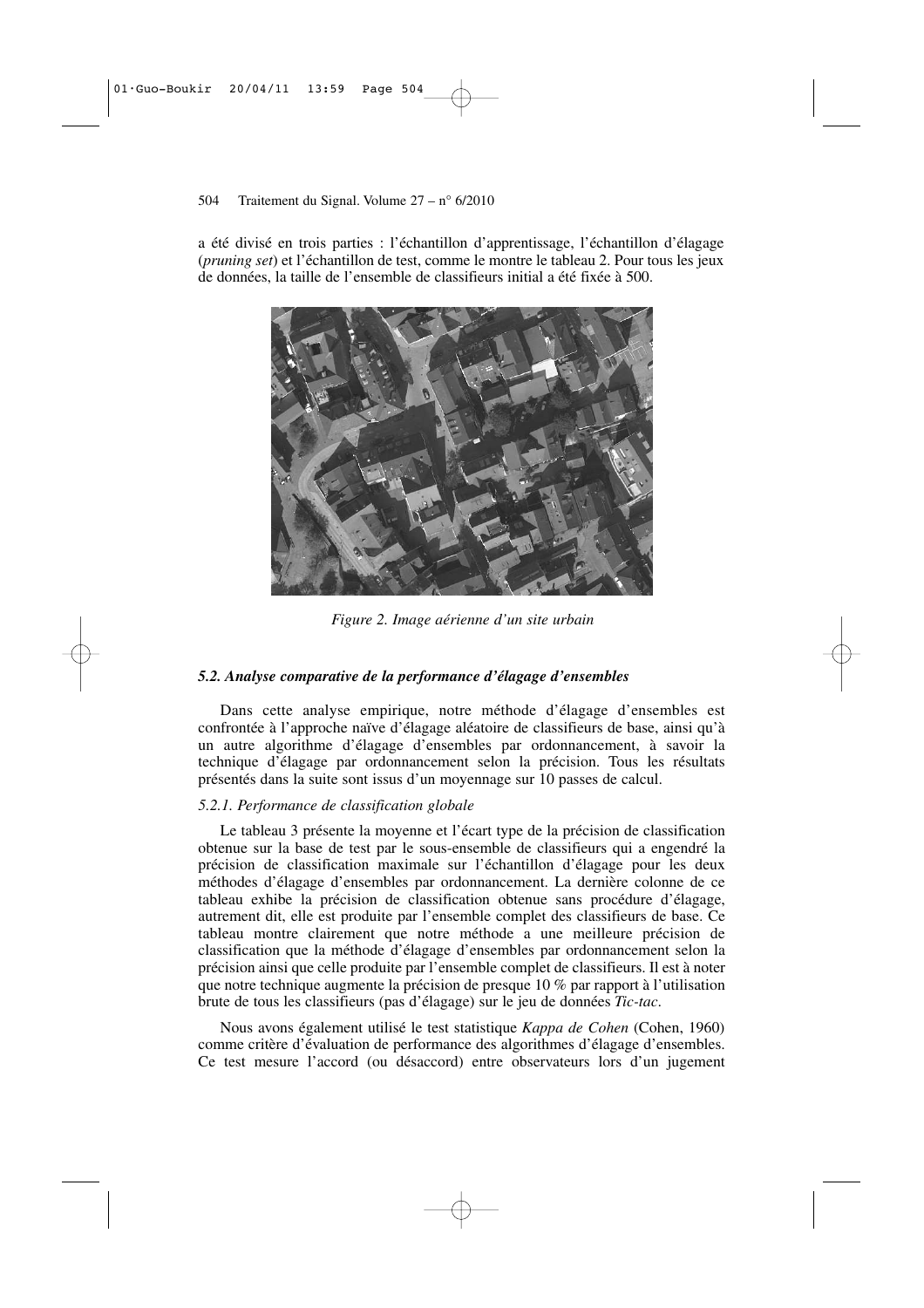qualitatif en catégories. Une partie de l'accord (ou désaccord) pouvant être due au hasard, ce test tente de corriger le degré d'accord en lui déduisant la partie due au hasard. Le test du Kappa se calcule de la manière suivante :

$$
\kappa = \frac{P_o - P_c}{1 - P_c} \tag{7}
$$

où *P<sup>o</sup>* est la probabilité d'accord relatif entre observateurs et *P<sup>c</sup>* la probabilité d'un accord aléatoire. Les valeurs du coefficient  $\kappa$  varient de  $-1$  (désaccord total entre observateurs) à 1 (observateurs complètement en accord) en passant par 0 (accord dû seulement au hasard).

| Jeu de données                                                                                         | Ordonnancement<br>par entropie $(\% )$                                                                                                                                           | Ordonnancement<br>par précision $(\%)$                                                                                                                                           | Sans élagage (%)                                                                                                                                                                 |
|--------------------------------------------------------------------------------------------------------|----------------------------------------------------------------------------------------------------------------------------------------------------------------------------------|----------------------------------------------------------------------------------------------------------------------------------------------------------------------------------|----------------------------------------------------------------------------------------------------------------------------------------------------------------------------------|
| Connect-4<br>Glass<br>$Kr$ -vs- $kp$<br>Letter<br>Optdigits<br>Pendigit<br>Pima<br>Tic-tac<br>Waveform | $73.94 \pm 0.26$<br>$68,73 \pm 2,95$<br>$99,00 \pm 0,26$<br>$71,16 \pm 0.64$<br>$95,12 \pm 0,51$<br>$94,85 \pm 0,17$<br>$72,58 \pm 1,66$<br>$84,94 \pm 1,18$<br>$81,32 \pm 0.97$ | $72.95 \pm 0.57$<br>$67,04 \pm 2,67$<br>$98,96 \pm 0,26$<br>$68,46 \pm 0,44$<br>$93,44 \pm 0,42$<br>$92,96 \pm 0,58$<br>$70,55 \pm 1,72$<br>$83,06 \pm 1,22$<br>$79,41 \pm 0,55$ | $72.65 \pm 0.25$<br>$61,97 \pm 0,13$<br>$97,06 \pm 0.09$<br>$68,18 \pm 0,33$<br>$93,59 \pm 0.25$<br>$92,50 \pm 0,16$<br>$68,55 \pm 0.53$<br>$76,29 \pm 0,49$<br>$80,35 \pm 0,41$ |
| Wine quality-red                                                                                       | $62,05 \pm 1,28$                                                                                                                                                                 | $61,83 \pm 1,60$                                                                                                                                                                 | $60,78 \pm 0,43$                                                                                                                                                                 |
| Image aérienne                                                                                         | $81,63 \pm 0,08$                                                                                                                                                                 | $81,47 \pm 0,06$                                                                                                                                                                 | $81,43 \pm 0,03$                                                                                                                                                                 |

*Tableau 3. Précision de classification (*moyenne ± écart type*) du sous-ensemble sélectionné sur la base de test*

Le tableau 4, structuré comme le tableau précedent, confirme la supériorité de notre méthode par rapport à la méthode d'élagage d'ensembles par ordonnancement selon la précision ainsi que vis-à-vis de la version sans élagage.

La figure 3 montre les courbes de précision de classification, en fonction de la taille du sous-ensemble sélectionné, pour les méthodes d'élagage par ordonnancement selon l'entropie, par ordonnancement selon la précision, et par ordonnancement aléatoire, sur le jeu de données *Pendigit*. La précision de l'agrégation aléatoire augmente lentement et de façon monotone en fonction du nombre de classifieurs impliqués jusqu'à atteindre un niveau de précision stable pour un ensemble *saturé*. Notre technique a non seulement réduit la complexité d'un facteur 5 (25 classifieurs requis au lieu de 131), mais aussi augmenté la précision de classification de 2,6 % par rapport à la technique d'agrégation aléatoire. Les courbes de précision des deux méthodes d'agrégation par ordonnancement (entropie et précision) atteignent un optimum de précision, puis décroissent lentement et de façon monotone jusqu'à atteindre la précision de l'ensemble complet. Néanmoins, notre méthode d'élagage par ordonnancement en fonction de l'entropie engendre un pic de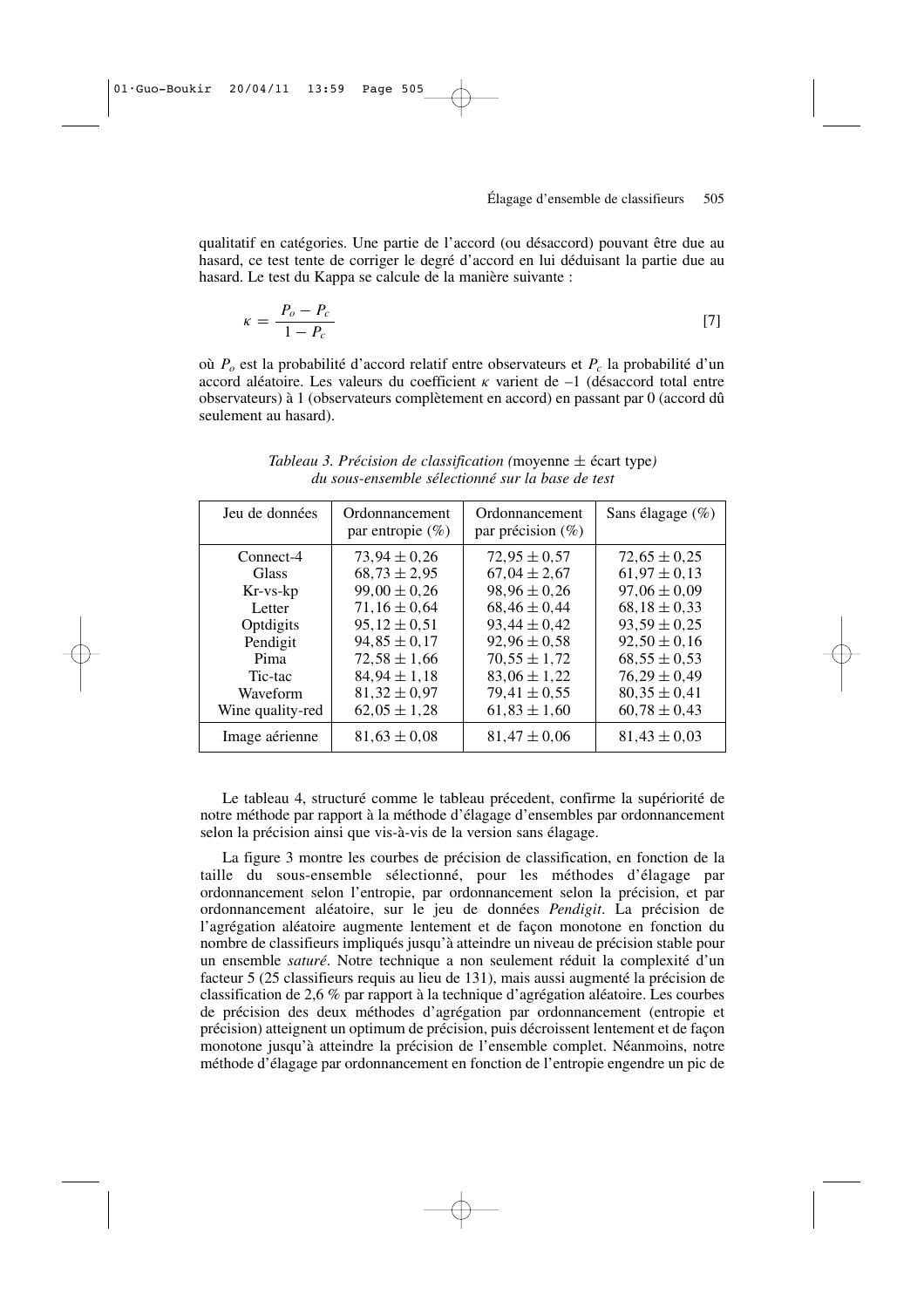précision nettement plus haut que celui obtenu par la méthode d'élagage par ordonnancement en fonction de la précision. L'évolution de ces deux courbes est conforme aux résultats d'élagage d'ensemble par ordonnancement présentés dans (Martínez-Muñoz *et al.*, 2009). L'optimum de précision atteint correspond au sousensemble de classifieurs dont la précision est meilleure que celle de l'ensemble initial, sans élagage. Comme la combinaison des classifieurs de base s'effectue par vote majoritaire, l'influence de ce sous-ensemble de classifieurs les plus performants s'estompe quand le nombre de classifieurs considérés augmente, d'où la décroissance de ces courbes de précision.

| Jeu de données                                                                                                              | Ordonnancement<br>par entropie $(\% )$                                                                                                                                                               | Ordonnancement<br>par précision $(\%)$                                                                                                                                                               | Sans élagage (%)                                                                                                                                                                                     |
|-----------------------------------------------------------------------------------------------------------------------------|------------------------------------------------------------------------------------------------------------------------------------------------------------------------------------------------------|------------------------------------------------------------------------------------------------------------------------------------------------------------------------------------------------------|------------------------------------------------------------------------------------------------------------------------------------------------------------------------------------------------------|
| Connect-4<br><b>Glass</b><br>Kr-vs-kp<br>Letter<br>Optdigits<br>Pendigit<br>Pima<br>Tic-tac<br>Waveform<br>Wine quality-red | $36.28 \pm 1.44$<br>$61,10 \pm 3,82$<br>$98,83 \pm 0,19$<br>$68.31 \pm 0.33$<br>$94,83 \pm 0,41$<br>$93.19 \pm 0.51$<br>$43,88 \pm 4,10$<br>$57,17 \pm 4,21$<br>$72.25 \pm 1.11$<br>$40,70 \pm 1,86$ | $33.63 \pm 2.10$<br>$62,11 \pm 3,45$<br>$98,73 \pm 0,44$<br>$66,93 \pm 0.45$<br>$93,82 \pm 0,61$<br>$91,92 \pm 0,16$<br>$42,23 \pm 4,82$<br>$52,26 \pm 4,77$<br>$68,99 \pm 0.88$<br>$39,73 \pm 2,66$ | $31,05 \pm 0.29$<br>$59,28 \pm 1,58$<br>$98,52 \pm 0.07$<br>$66,25 \pm 0,36$<br>$94,37 \pm 0.15$<br>$91,72 \pm 0,14$<br>$44,76 \pm 0.80$<br>$44,27 \pm 2,10$<br>$70.82 \pm 0.64$<br>$38,88 \pm 0,61$ |
| Image aérienne                                                                                                              | $66,30 \pm 0.05$                                                                                                                                                                                     | $66,00 \pm 0.04$                                                                                                                                                                                     | $65,38 \pm 0.02$                                                                                                                                                                                     |

*Tableau 4. Test du Kappa (*moyenne ± écart type*) du sous-ensemble sélectionné sur la base de test*



*Figure 3. Précision de classification moyenne en fonction du nombre de classifieurs des méthodes d'élagage aléatoire, par ordonnancement selon la précision, et par ordonnancement selon l'entropie, sur le jeu de données Pendigit*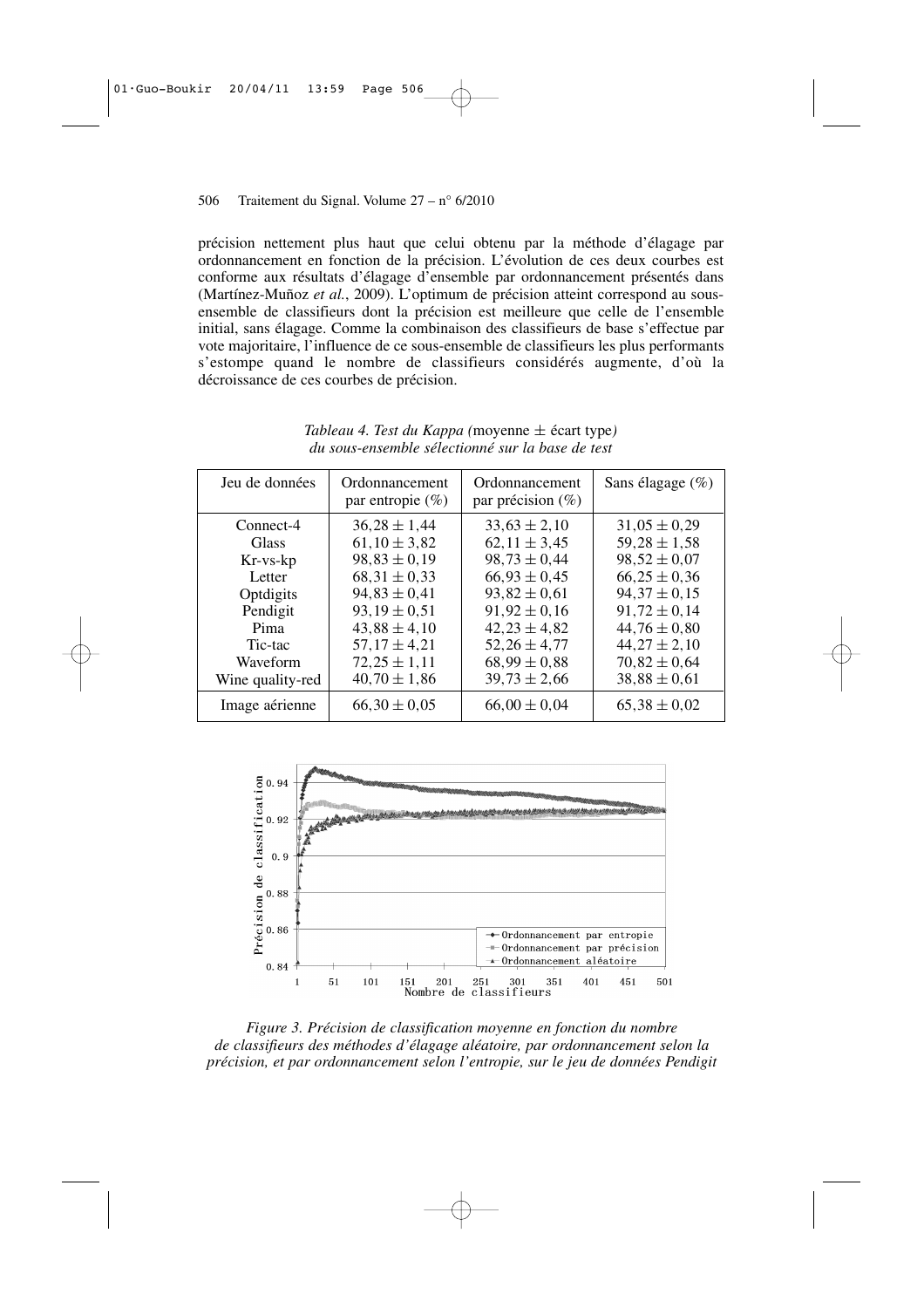La figure 4 montre la validation de notre algorithme d'élagage d'ensemble sur la base de test d'une image aérienne (voir figure 2). Notre technique a réduit la complexité d'un facteur 4 (22 classifieurs requis au lieu de 93) par rapport à la méthode d'élagage aléatoire d'ensemble.



*Figure 4. Précision de classification moyenne des méthodes d'agrégation par ordonnancement selon l'entropie, par ordonnancement selon la précision et par ordonnancement aléatoire sur la base de test de l'image aérienne*

#### *5.2.2. Performance de classification par classe*

La figure 5 montre les courbes de précision de classification, en fonction du nombre de classifieurs, des deux méthodes d'élagage par ordonnancement pour deux des classes de *Pendigit*. Il apparaît que notre méthode augmente la précision de la classe 3 de façon significative, contrairement à la méthode concurrente. Cela est dû au fait que notre approche privilégie les classifieurs qui classifient efficacement les instances de faible marge. En effet, la classe 3 a deux fois plus d'instances de faible marge que la classe 0.

#### *5.2.3. Complexité*

Notre technique est de complexité moindre, comme le montre la figure 6 qui exhibe, pour tous les jeux de données, le nombre minimum de classifieurs de base constituant le sous-ensemble sélectionné, par les deux méthodes d'élagage par ordonnancement, sur l'échantillon d'élagage.

La figure 7 exhibe la différence,  $\Delta M = |M_e - M_t|$ , entre le nombre de classifieurs requis, *M<sup>e</sup>* , sur l'échantillon d'élagage, et le nombre de classifieurs requis, *M<sup>t</sup>* , sur l'échantillon de test, par les deux méthodes d'élagage par ordonnancement, pour tous les jeux de données. Ce résultat met en évidence une meilleure stabilité de notre méthode en termes de complexité, autrement dit, de la taille minimale du sous-ensemble de classifieurs choisi. La méthode d'élagage par ordonnancement selon la précision s'avère particulièrement incohérente, et donc imprévisible, pour les jeux de test *Opdigits* et *Waveform*. Cela pourrait provenir du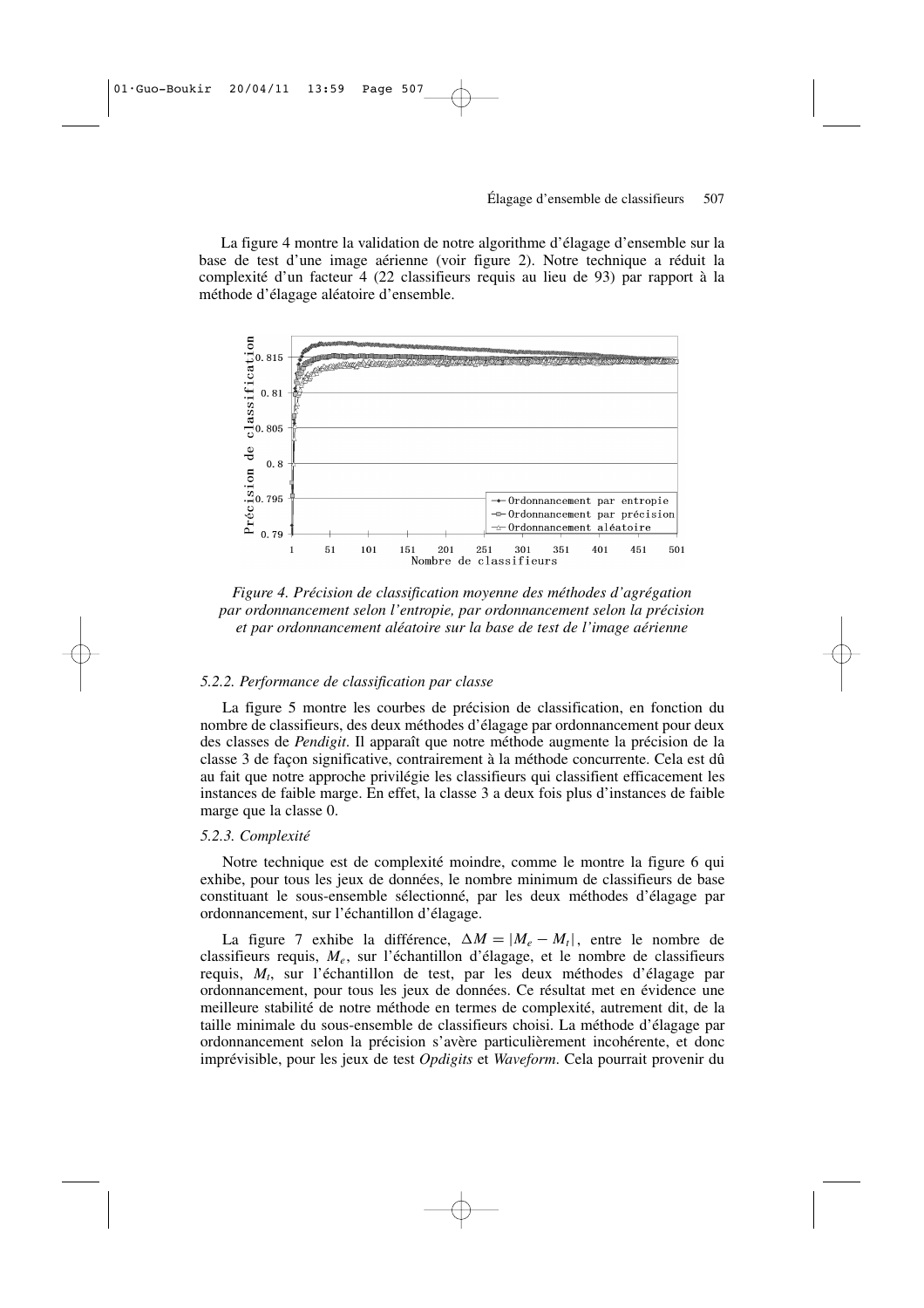

*Figure 5. Précision de classification moyenne des méthodes d'agrégation par ordonnancement selon l'entropie a) et par ordonnancement selon la précision b) pour deux des classes de* Pendigit *sur l'ensemble de test*



*Figure 6. Nombre de classifieurs de base sélectionnés par les deux méthodes d'élagage par ordonnancement, sur l'échantillon d'élagage, pour tous les jeux de données*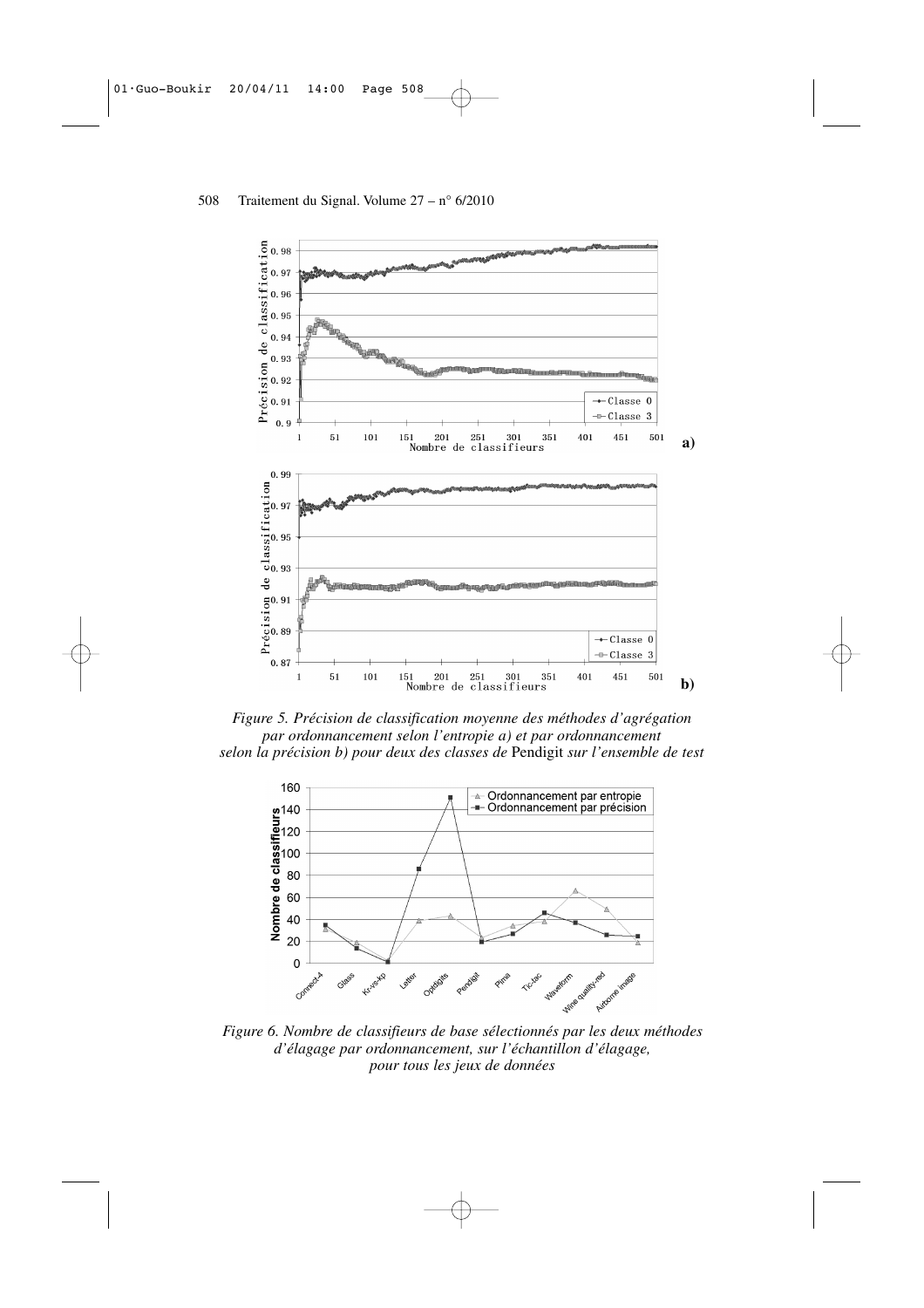fait que cette méthode est confrontée au problème de surajustement (*overfitting*) des modèles (Dietterich, 1995) de l'échantillon d'élagage. En revanche, notre méthode engendre la précision maximale avec des tailles de sous-ensemble du même ordre sur les échantillons d'élagage et de test. Le fait que l'on puisse prédire de façon relativement précise, *via* l'échantillon de validation du modèle (ou échantillon d'élagage), le nombre minimum de classifieurs de base à utiliser pour classifier l'échantillon de test de façon optimale explique en partie pourquoi notre méthode est plus performante aussi en termes de précision de classification, comme le montre le tableau 3.

#### *5.2.4. Distributions de marges*

La figure 8 montre les distributions de marges (des instances bien classifiées) cumulées obtenues par le sous-ensemble de classifieurs sélectionné pour les méthodes d'élagage par ordonnancement selon l'entropie, par ordonnancement selon la précision, et sans élagage, sur l'échantillon d'élagage de *Pendigit*. Notre méthode exhibe une *meilleure* dispersion des valeurs de marge qui se traduit par un taux plus important des marges moyennes. La méthode d'ordonnancement selon la précision montre une progression plus significative sur les fortes marges (au-delà de 0,9). Néanmoins, cette nouvelle dispersion des marges par notre algorithme, qui consiste à augmenter les valeurs de marge faible à moyenne, a un impact plus favorable sur la qualité de classification que la nouvelle dispersion associée à la méthode basée sur la précision, qui, elle, favorise les très fortes marges. Augmenter les marges des exemples d'apprentissage est corrélée avec la réduction de l'erreur de prédiction (base de test) (Schapire *et al.*, 1998). Il est clair qu'augmenter les valeurs des marges les plus faibles est plus bénéfique qu'augmenter les marges les plus fortes (bénéficiant déjà d'une mesure de confiance importante), comme en témoignent les résultats de performance de classification présentés précédemment, qui sont en faveur de notre approche.



*Figure 7. Différence,*  $\Delta M = |M_e - M_t|$ , entre le nombre de classifieurs,  $M_e$ , *requis sur l'échantillon d'élagage, et le nombre de classifieurs, M<sup>t</sup> , requis sur l'échantillon de test, par les deux méthodes d'élagage par ordonnancement, pour tous les jeux de données*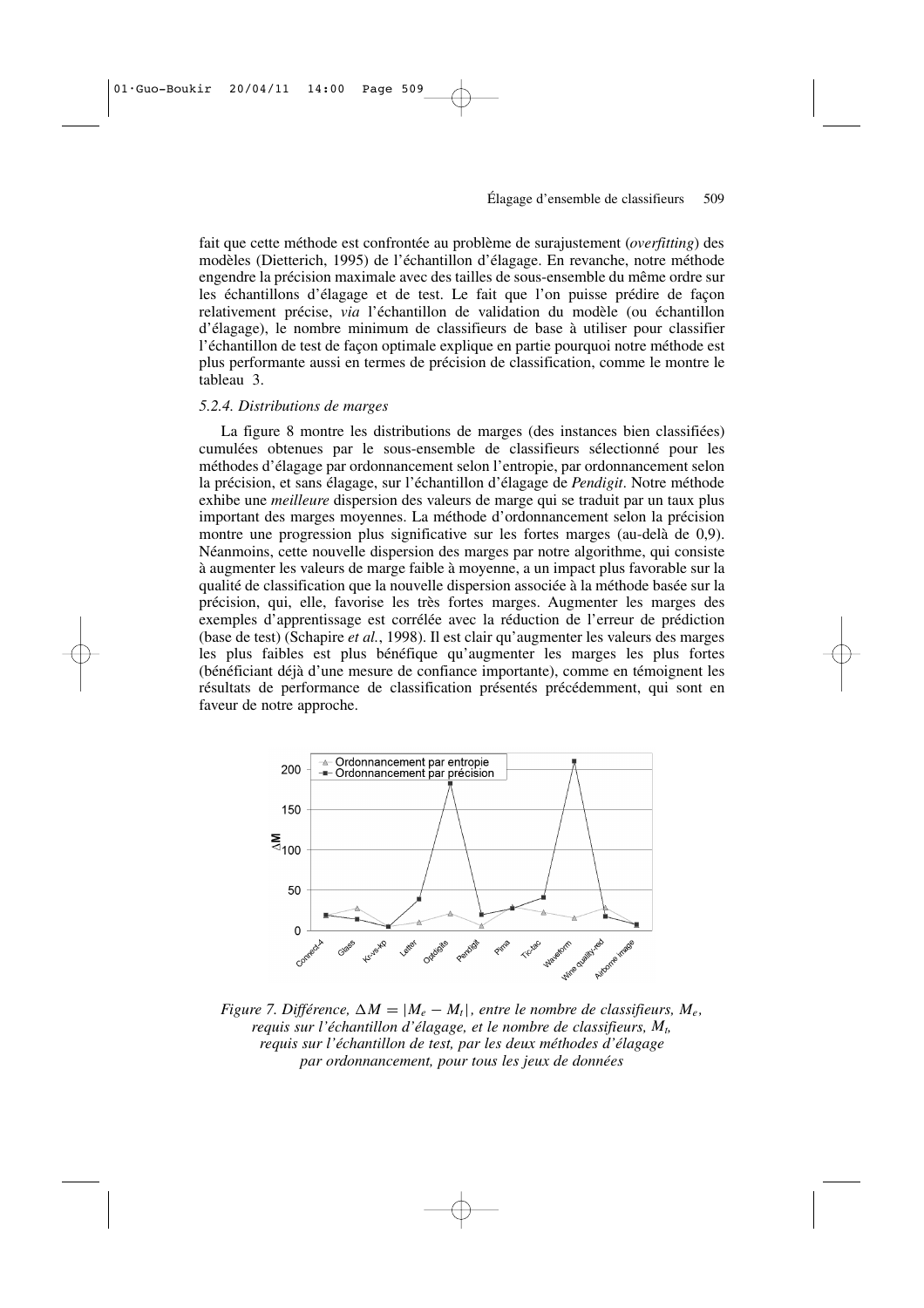

*Figure 8. Distributions de marges (des instances bien classifiées) cumulées obtenues par le sous-ensemble sélectionné pour les méthodes d'élagage par ordonnancement selon l'entropie, par ordonnancement selon la précision, et sans élagage, sur l'échantillon d'élagage de* Pendigit



*Figure 9. Diversité des sous-ensembles sélectionnés par les méthodes d'élagage par ordonnancement selon l'entropie, par ordonnancement selon la précision, et aléatoire, sur l'échantillon de test de* Pendigit

#### *5.2.5. Diversité*

Pour évaluer la diversité des sous-ensembles de classifieurs engendrés par les méthodes d'élagage par ordonnancement selon l'entropie, par ordonnancement selon la précision, et aléatoire, nous utilisons l'une des mesures de diversité les plus populaires : la mesure *KW* (Kohavi *et al.*, 1996). La figure 9 montre les courbes de diversité en fonction du nombre de classifieurs ordonnés inclus dans le sousensemble par les 3 méthodes d'élagage sur le jeu de données *Pendigit*. On peut noter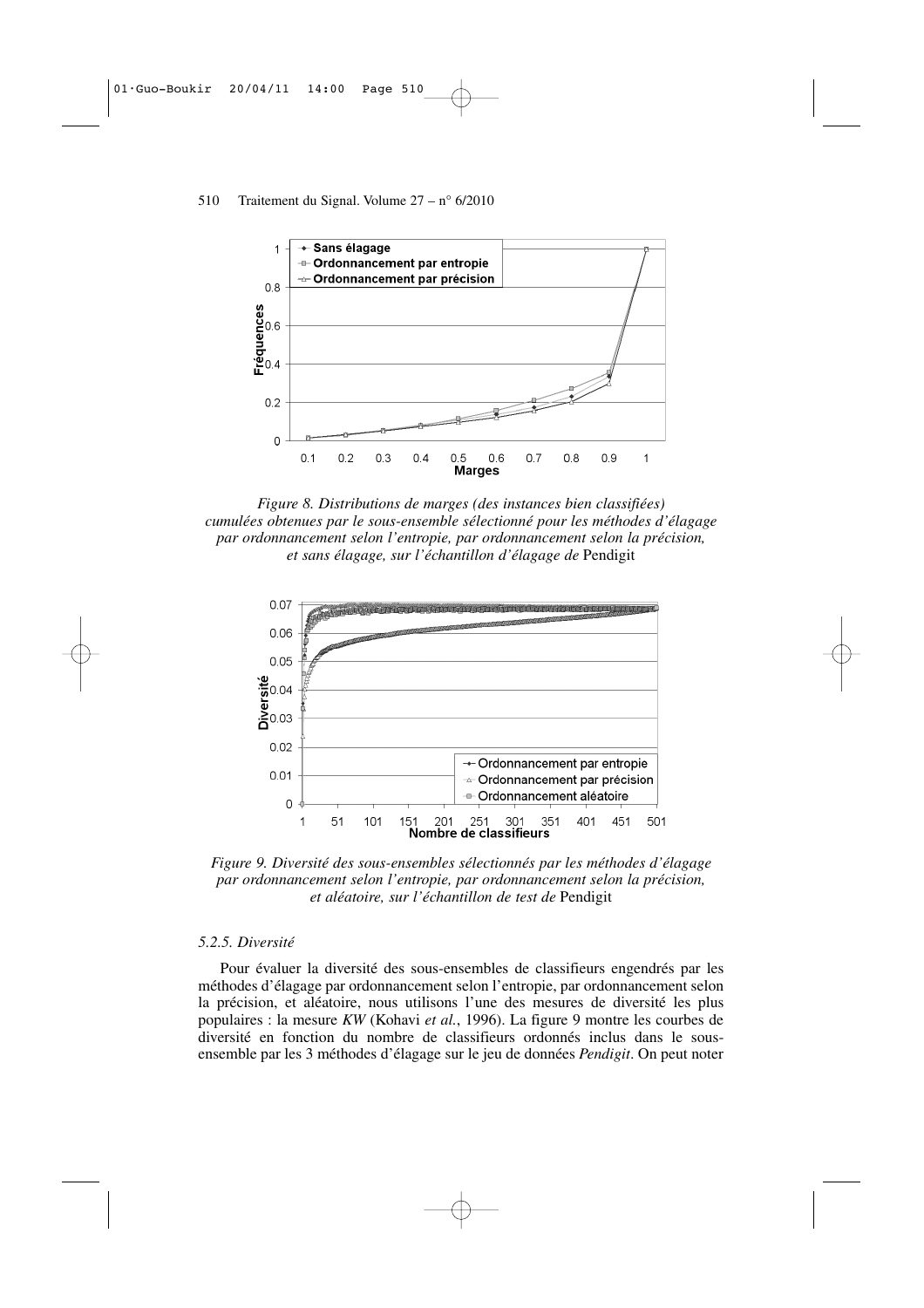que notre méthode exhibe plus de diversité et converge plus rapidement que les autres méthodes. Même si l'augmentation de diversité par rapport à la méthode d'ordonnancement aléatoire est légère, elle est significative comparée à l'ordonnancement selon la précision. En outre, il est bien connu que l'aléatoire engendre une grande diversité mais sans pour autant induire la meilleure précision. Ces résultats confirment que notre méthode a tendance à produire des classifieurs plus *divers* et donc plus complémentaires comme souligné dans le paragraphe 4.4.

### **6. Conclusion**

Nous avons présenté un algorithme original d'élagage d'ensembles par ordonnancement, en fonction de l'entropie, exploitant une nouvelle définition de la marge des méthodes d'ensembles. Notre stratégie d'élagage considère les instances de plus faible marge comme étant les plus pertinentes pour la construction de classifieurs fiables. Notre méthode réduit de façon très significative la complexité des méthodes d'ensembles. Elle assure aussi une meilleure précision de classification que la version sans élagage, en particulier dans le cas de classes difficiles. Cette approche s'est avérée aussi plus performante que la méthode d'élagage par ordonnancement en fonction de la précision. En outre, notre algorithme a du potentiel pour classifier des jeux de données déséquilibrées puisqu'il exploite des instances de faible marge. Actuellement, nous analysons la capacité de notre algorithme à gérer ce problème délicat. Une analyse plus profonde de la nouvelle définition de marge d'ensemble que nous proposons et de son intérêt vis-à-vis de la formulation classique est aussi en cours. Une des perspectives, à court terme, de ce travail serait d'élaborer une stratégie efficace pour sélectionner le meilleur sous-ensemble de classifieurs par ordonnancement selon l'entropie. En effet, le nombre optimal de classifieurs de base, entraînant la meilleure précision, peut varier de manière significative d'une classe à l'autre ; et une sélection basée sur la précision globale de classification est l'approche la plus simple à considérer. Nous l'avons utilisée juste pour mettre en évidence l'efficacité de notre méthode d'élagage par rapport à d'autres méthodes existantes mais certainement pas pour atteindre la meilleure performance de classification. En outre, la nouvelle marge que nous avons proposée est potentiellement plus robuste au bruit que la marge d'ensemble classique puisqu'elle n'est pas affectée par des erreurs d'étiquetage de certaines instances. Ainsi, une autre perspective de ce travail serait d'étudier la performance des ensembles élagués, autrement dit après une procédure de *pruning*, dans la résolution des problèmes de classification entachés de bruit d'étiquetage.

#### *Remerciements*

*Les auteurs souhaiteraient remercier le laboratoire MATIS de l'institut IGN pour la mise à disposition de l'image aérienne et la vérité terrain associée.*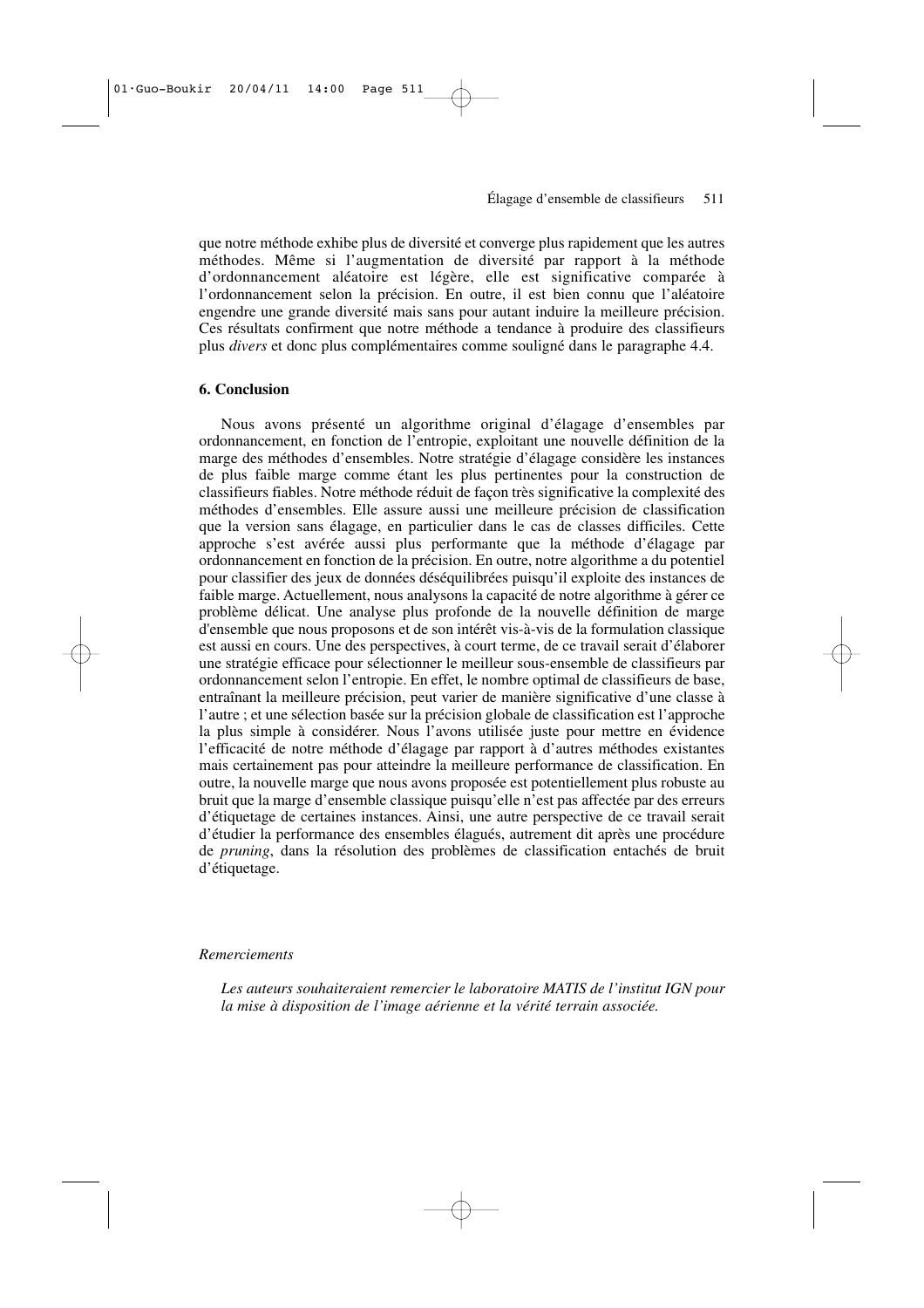#### **Bibliographie**

Asuncion A., Newman D. (2007), UCI Machine Learning Repository.

- Bakker B., Heskes T. (2003), Clustering ensembles of neural network models, *Neural Networks*, vol. 16, n°2, p. 261-269.
- Banfield R. E., Hall L. O., Bowyer K. W., Kegelmeyer W. P. (2005), Ensemble diversity measures and their application to thinning, *Information Fusion*, vol. 6, n°1, p. 49-62,.
- Bartlett P. J., Schölkopff B., Schuurmans D., Smola, A. J. (eds) (2000), *Advances in Large Margin Classifiers*, Neural Information Processing, 1 edn, The MIT Press.
- Bauer E., Kohavi R. (1999), An Empirical Comparison of Voting Classification Algorithms: Bagging, Boosting, and Variants, *Machine Learning*, vol. 36, n°1, p. 105-139.
- Breiman L. (1996), Bagging predictors, *Machine Learning*, vol. 24, n°2, p. 123-140.
- Breiman L., Friedman J., Olshen R., Stone C. (1984), *Classification and Regression Trees*, Publisher : Wadsworth.
- Brown G., Wyatt J., Harris R., Yao X. (2005), Diversity Creation Methods: A Survey and Categorisation, *Journal of Information Fusion*, vol. 6, n°1, p. 5-20.
- Chehata N., Guo L., Mallet C. (2009), Contribution of Airborne Full-Waveform Lidar and Image Data for Urban Scene Classification, *ICIP'2009, 16th IEEE International Conference on Image Processing*, p. 1667-1672.
- Cohen J. (1960), A Coefficient of Agreement for Nominal Scales, *Educational and Psychological Measurement*, vol. 20, n°1, p. 37-46
- Cutler D. R., Edwards T. C., Beard K. H., Cutler A., Hess K. T., Gibson J., Lawler J. J. (2007), Random forests for classification in ecology, *Ecology*, vol. 88, n°11, p. 2783-2792.
- Dietterich T. G. (1995), Overfitting and under-computing in machine learning, *Computing Surveys*, vol. 27, n°3, p. 326-327.
- Dietterich T. G. (1997), Machine-Learning Research: Four Current Directions, *AI Magazine*, vol. 18, p. 97-136.
- Dietterich T. G. (2000), Ensemble Methods in Machine Learning, *1st International Workshop on Multiple Classifier Systems*, p. 1-15.
- Efron B., Tibshirani R. (1994), *An Introduction to the Bootstrap*, Chapman & Hall/CRC.
- Freund Y., Schapire R. E. (1997), A decision-theoretic generalization of on-line learning and an application to boosting, *Journal of Computer and System Sciences*, vol. 55, n°1, p. 119- 139.
- Garey M., Johnson D. (1979), *Computers and Intractability : A Guide to the Theory of NP-Completeness*, Publisher : W. H. Freeman.
- Giacinto G., Roli F., Fumera G. (2000), Design of Effective Multiple Classifier Systems by Clustering of Classifiers, *ICPR'2000, 15th International Conference on Pattern Recognition*, p. 160-163.
- Gislason P., Benediktsson J., Sveinsson J. (2006), Random Forests for land cover classification, *Pattern Recognition Letters*, vol. 27, n°4, p. 294-300.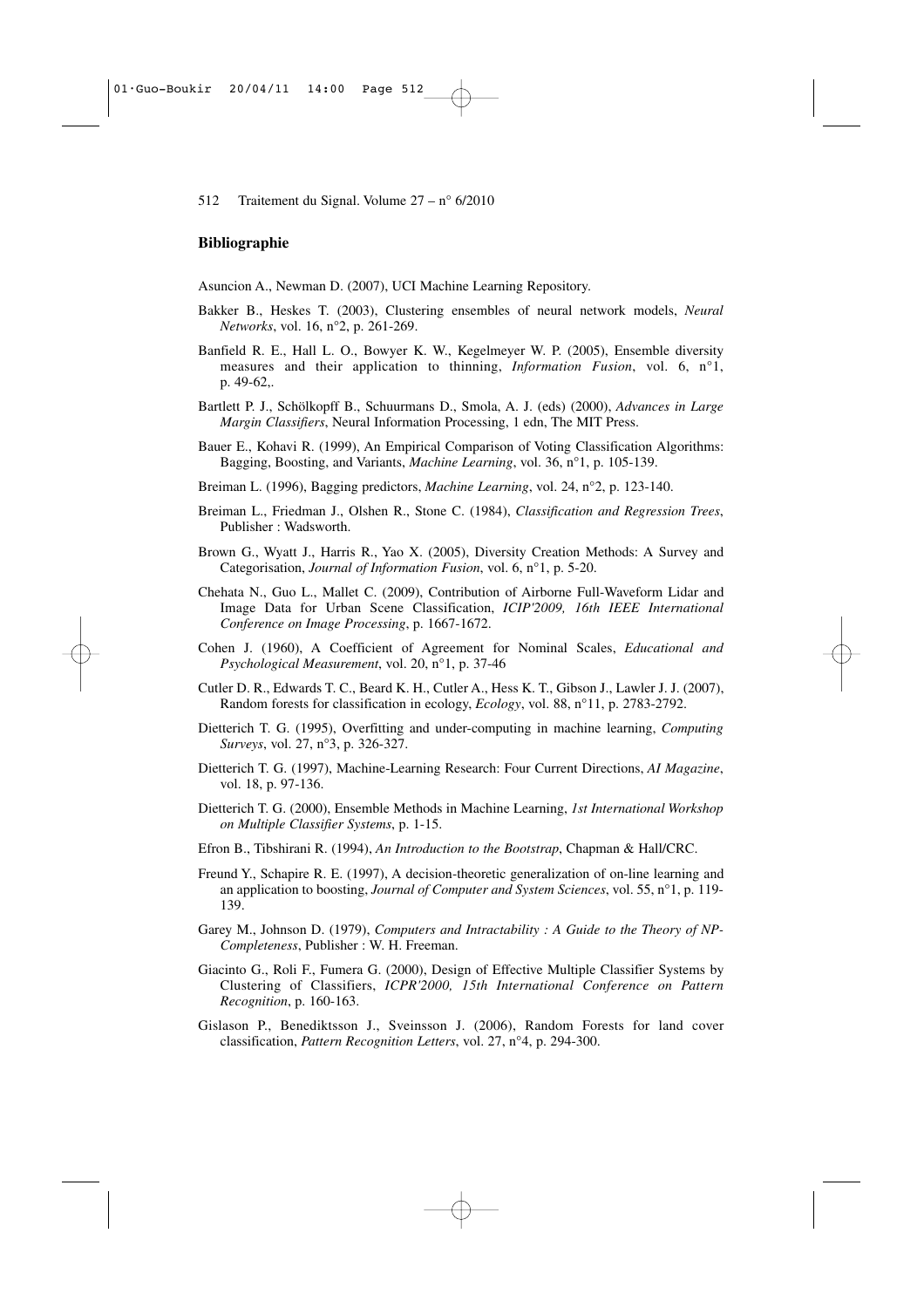- Guo L., Boukir S., Chehata N. (2010a), Support vectors selection for supervised learning using an ensemble approach, ICPR'2010, *20th IAPR International Conference on Pattern Recognition*, p. 37-40.
- Guo L., Chehata N., Boukir S. (2010b), A two-pass random forests classification of airborne lidar and image data on urban scenes, ICIP'2010, *17th IEEE International Conference on Image Processing*, p. 1369-1372.
- Ho T. K. (1998), The Random Subspace Method for Constructing Decision Forests, *IEEE Transactions on Pattern Analysis and Machine Intelligence*, vol. 20, n°8, p. 832-844.
- Kohavi R., Wolpert D. H. (1996), Bias Plus Variance Decomposition for Zero-One Loss Functions, *13th International Conference of Machine Learning, ICML'96*, p. 275-283.
- Kuncheva L. (2004), *Combining Pattern Classifiers : Methods and Algorithms*, Wiley-Interscience. ISBN : 0471210781.
- Kuncheva L. I. (2002), Switching Between Selection and Fusion in Combining Classifiers: An Experiment, *IEEE Transactions on Systems, Man, and Cybernetics, Part B : Cybernetics*, vol. 32, n°2, p. 146-156.
- Kuncheva L. I., Whitaker C. J. (2003), Measures of diversity in classifier ensembles and Their Relationship with the Ensemble Accuracy, *Machine Learning*, vol. 51, p. 181-207.
- Lazarevic A., Obradovic Z. (2001), Effective pruning of neural network classifiers,*IEEE/INNS International Conference on Neural Networks*, p. 796-801.
- Mangiameli P., West D., Rampal R. (2004), Model selection for medical diagnosis decision support systems, *Decision Support Systems*, vol. 36, n°3, p. 247-259.
- Margineantu D. D., Dietterich T. G. (1997), Pruning Adaptive Boosting, *ICML'1997, 14th International Conference on Machine Learning*, p. 211-218.
- Martínez-Muñoz G., Hernández-Lobato D., Suárez A. (2009), An Analysis of Ensemble Pruning Techniques Based on Ordered Aggregation, *IEEE Transactions in Pattern Analysis and Machine Intelligence*, vol. 31, n°2, p. 245-259.
- Martínez-Muñoz G., Suárez A. (2006), Pruning in ordered bagging ensembles, ICML'2006, *23rd International Conference on Machine Learning*, p. 609-616.
- Pang H., Zhao H. (2008), Building pathway clusters from Random Forests classification using class votes, *BMC Bioinformatics*.
- Partridge D., Yates W. B. (1996), Engineering multiversion neural-net systems, *Neural Computation*, vol. 8, n°4, p. 869-893.
- R Development Core Team, *R: A Language and Environment for Statistical Computing*, R Foundation for Statistical Computing, Vienna, Austria. 2009, ISBN 3-900051-07-0.
- Schapire R. E., Freund Y., Bartlett P., Lee W. S. (1998), Boosting the margin: a new explanation for the effectiveness of voting methods, *The Annals of Statistics*, vol. 26, n°5, p. 1651-1686.
- Shannon C. (1948), A mathematical theory of communication, *Bell System Technical Journal*, vol. 27, n°3, p. 379-423.
- Tao D., Tang X., Li X., Wu X. (2006), Asymmetric Bagging and Random Subspace for Support Vector Machines-Based Relevance Feedback in Image Retrieval, *IEEE transactions on pattern analysis and machine intelligence*, vol. 28, n°7, p. 1088-1099.